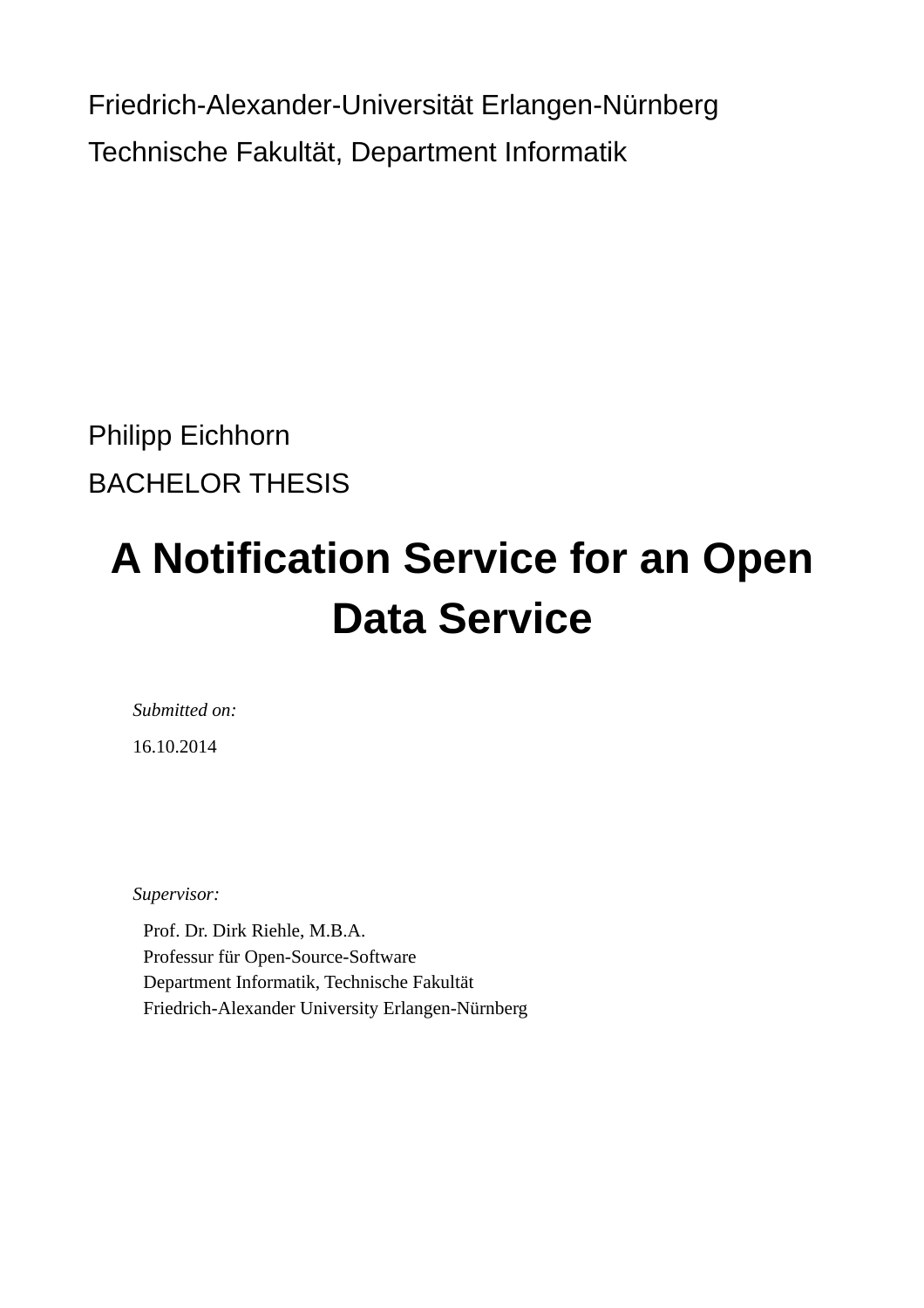## <span id="page-1-0"></span>**Versicherung**

Ich versichere, dass ich die Arbeit ohne fremde Hilfe und ohne Benutzung anderer als der angegebenen Quellen angefertigt habe und dass die Arbeit in gleicher oder ähnlicher Form noch keiner anderen Prüfungsbehörde vorgelegen hat und von dieser als Teil einer Prüfungsleistung angenommen wurde. Alle Ausführungen, die wörtlich oder sinngemäß übernommen wurden, sind als solche gekennzeichnet.

Erlangen, den 16.10.2014

\_\_\_\_\_\_\_\_\_\_\_\_\_\_\_\_\_\_\_\_\_\_\_\_\_\_\_\_\_\_\_\_\_\_\_\_\_\_\_

\_\_\_\_\_\_\_\_\_\_\_\_\_\_\_\_\_\_\_\_\_\_\_\_\_\_\_\_\_\_\_\_\_\_\_\_\_\_\_

## **License**

This work is licensed under the Creative Commons Attribute 3.0 Unported license (CC-BY 3.0 Unported), see [http://creativecommons.org/licenses/by/3.0/deed.en\\_US](http://creativecommons.org/licenses/by/3.0/deed.en_US)

Erlangen, den 16.10.2014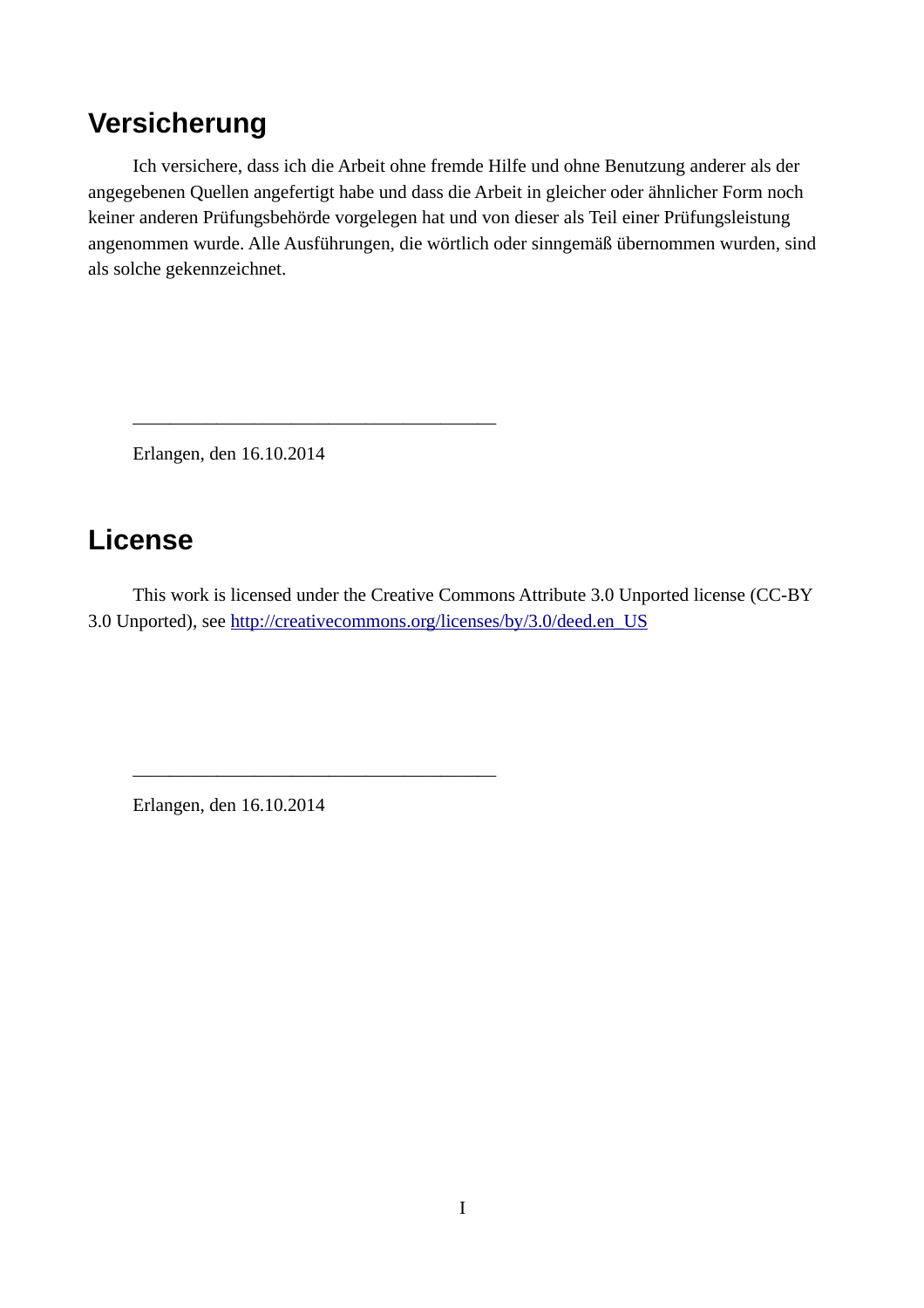## <span id="page-2-0"></span>**Abstract**

The Open Data Service developed at the professorship allows clients to query and fetch numerous open data sources without having to write custom adapters first. While being able to access large quantities of data in itself is already an accomplishment, clients often wish to perform complex and potentially long running analysis on this data, which becomes difficult in cases where client software is running on mobile devices due to hardware limitations. The notification service as designed and implemented in this thesis outsources the computationally intensive task of actually running the analysis to an external service, by accepting so called "rules" from clients that describe a set of conditions that should be met before sending out a notification. To better demonstrate and evaluate the powers of this notification service the Android application *Pegel Alarm* was developed, that supports people living in Germany in times of potential flooding by enabling them to define alarms that trigger whenever water levels of rivers have risen above critical values.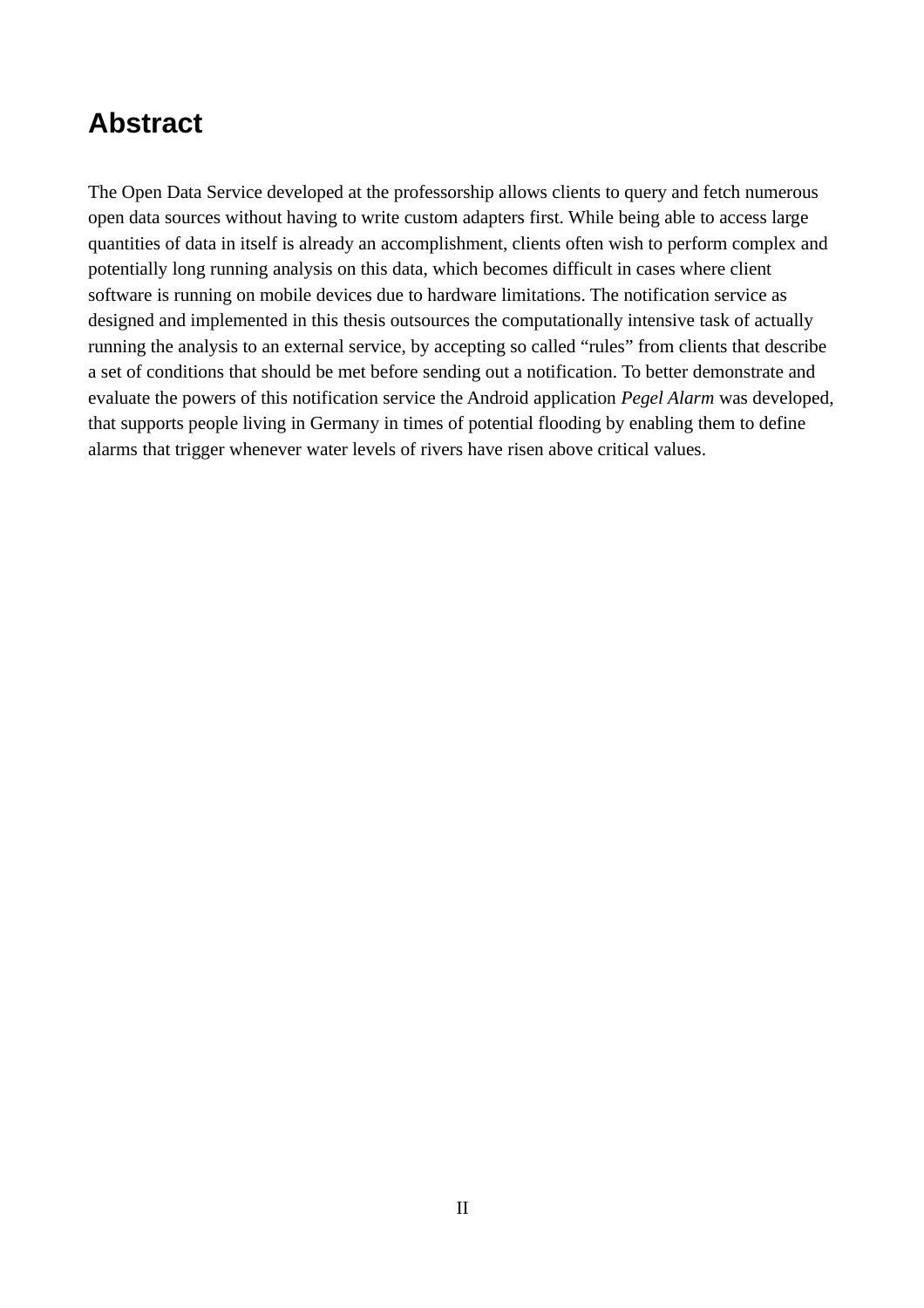## <span id="page-3-0"></span>**Table of Contents**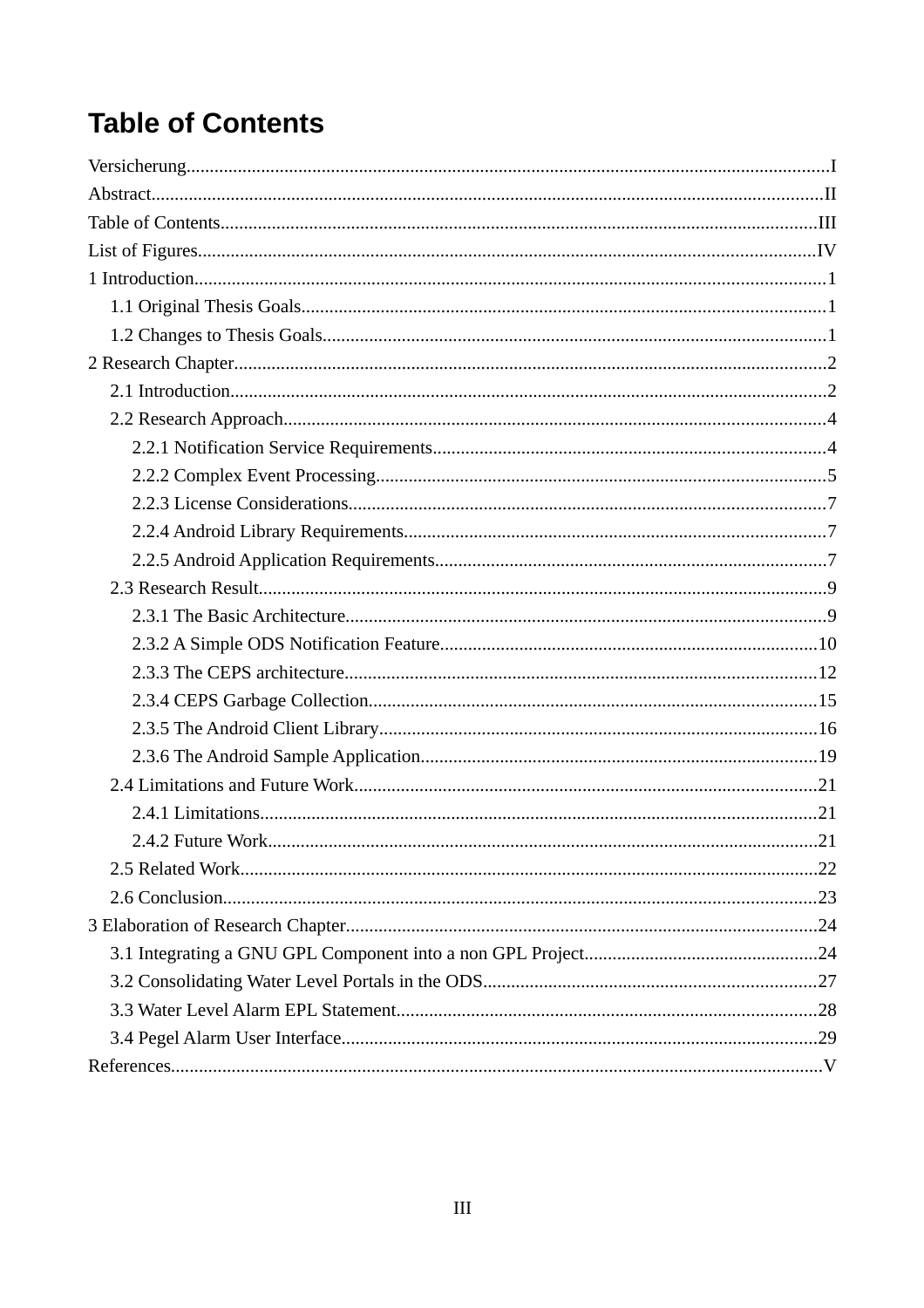## <span id="page-4-0"></span>**List of Figures**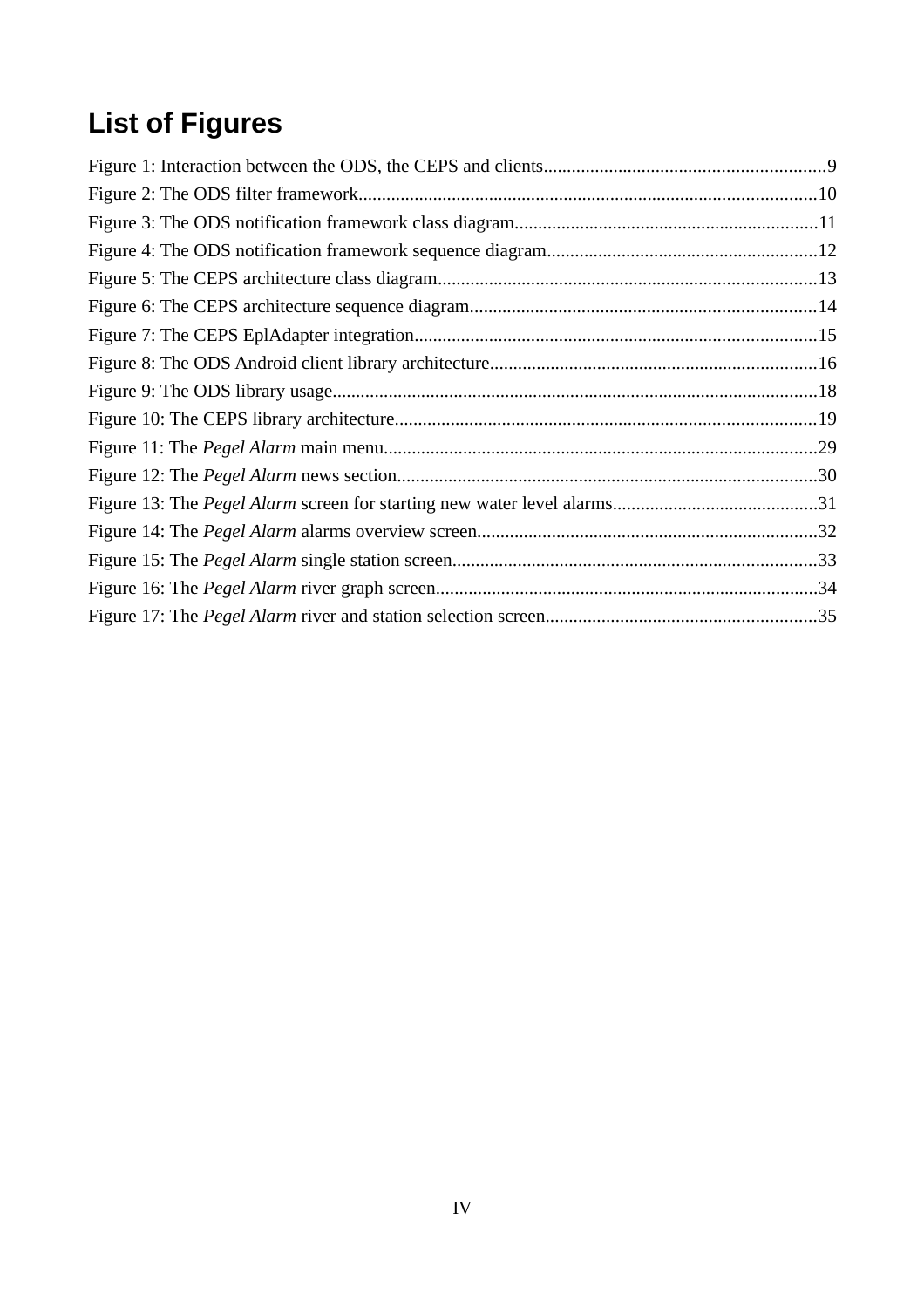## <span id="page-5-0"></span>**1 Introduction**

## <span id="page-5-1"></span>**1.1 Original Thesis Goals**

Initially the goal of this thesis was to design, implement and evaluate an Android client library for an Open Data Service (ODS) under development at the professorship, as well as an Android client application that uses this library. The primary goal of this application is to support people living in Germany in times of severe flooding. The exact requirements and functionalities of the application were to be determined during the project by conducting interviews with experts in the water domain.

## <span id="page-5-2"></span>**1.2 Changes to Thesis Goals**

After a round of initial discussions with German water level providers (in particular PegelOnline and Wuppertal) and potential users of the Android application, a new functionality for the Android application emerged, the so called "water level alarms". By defining such an alarm users could be warned whenever water levels of selected rivers have risen above a critical value, enabling them to prepare their homes for the incoming water. Unlike the original thesis goal, this alarm feature would require mayor modifications of the ODS, which lead to a shift in the thesis goal by primarily focusing on integrating a notification feature into the ODS, while still keeping the two subgoals of creating an Android library and application. The new title of the thesis is: A Notification Service for an Open Data Service.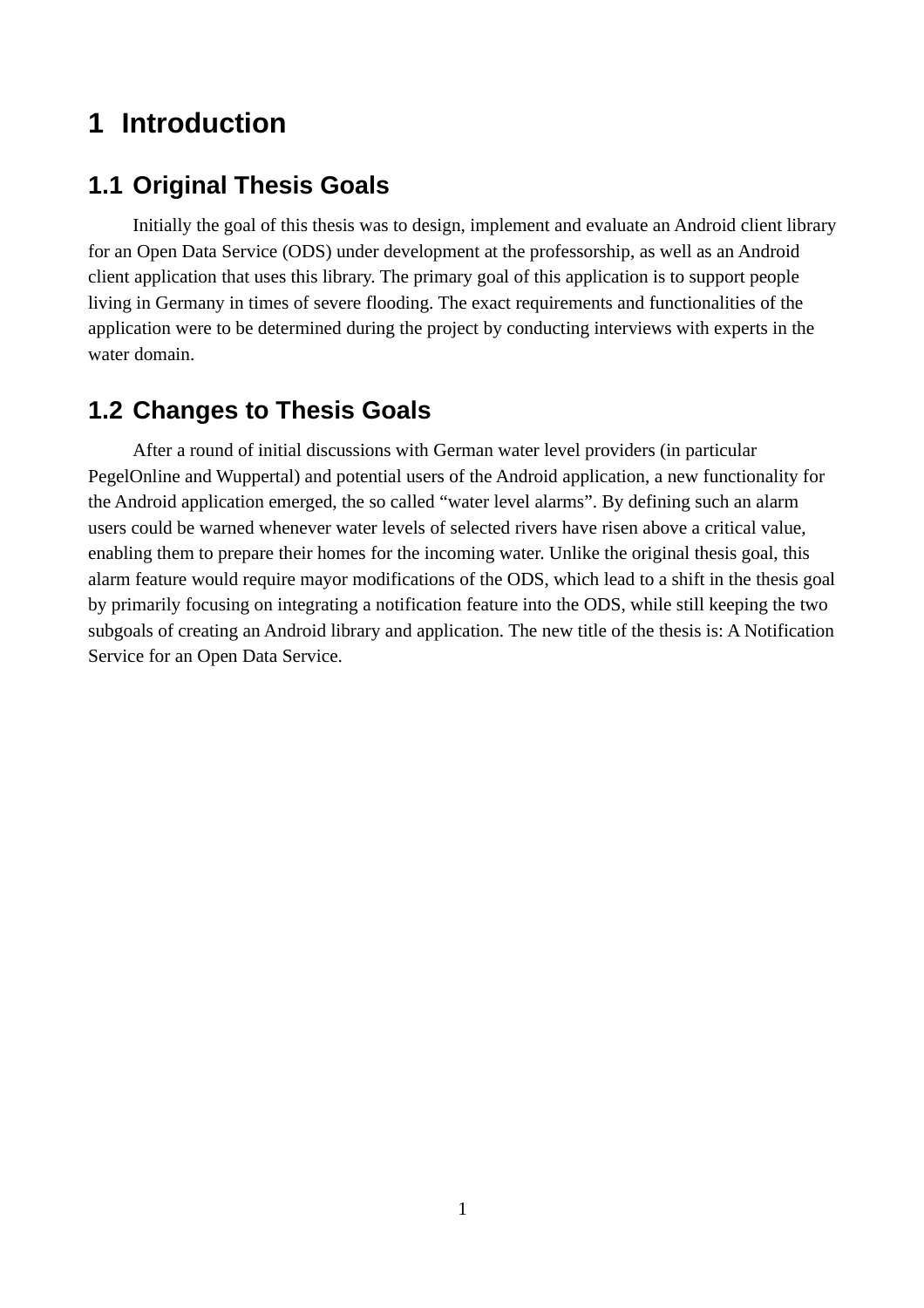## <span id="page-6-0"></span>**2 Research Chapter**

#### <span id="page-6-1"></span>**2.1 Introduction**

Gathering and consolidating unstructured data from multiple inhomogeneous data sources is often a cumbersome and dull task, requiring developers to design, implement and test multiple adapters before even beginning to build the actual application that makes use of this data. The Open Data Service (ODS), which is a Java-based open source server software developed at the professorship, tries to eliminate some of the manual work by tapping into multiple open data sources, gathering available data, consolidating it by applying common data formats and then offering this modified data via a REST API to the public. Sample sources currently in use are PegelOnline<sup>[1](#page-6-2)</sup>, a water level portal operated by the *Wasser- und Schifffahrtsverwaltung des Bundes* (WSV) which offers up-to-date information about German rivers relevant for the shipping industry, or Open Street Map<sup>[2](#page-6-3)</sup>, a popular service for collecting and sharing various map data. By offering these heterogeneous sources under a single domain using a well defined query API and common data formats, client application developers can spend more time focusing on their actual application logic, without having to worry about how to fetch and interpret the data they need.

While the ODS is an improvement in accessing various data sources, there are many use cases where just having plain, clean and validated data is only the first step in a long processing chain until this data actually becomes useful for users. This is especially the case when looking at sensor data, such as the water levels provided by PegelOnline. Learning that a measuring station along a river is currently reading  $\times$  cm above some absolute value is great, but only if the user also possesses the necessary domain knowledge to interpret this value x.

Knowing that there already exist a number of widely adopted tools $^3$  $^3$  for analyzing large sets of data, this thesis is not going to attempt to build yet another one of these toolkits. Instead it focuses on solving a different not completely unrelated problem: detecting, analyzing and extracting specific events from large sets of data. These events can be as simple as sensor readings exceeding a certain threshold, such as temperatures reaching a critical value, or complex conclusions derived from multiple parameters, such as weather predictions which could depend on temperature, wind and pressure changes over a longer period of time. Surely the previously mentioned tools can be used to some extent to arrive at the same conclusion if periodically fetching the latest data from the ODS. However in the world of mobile computing, any application which depends on periodically downloading and analyzing large quantities of data is not likely going to be successful, as mobile devices such as smartphones and tablets usually suffer from unstable network connections and limited battery reserves.

This problem becomes worse the more data a source contains. Assuming that a client application wants to be informed whenever water levels of German rivers have risen above some

<span id="page-6-2"></span><sup>1</sup> [http://pegelonline.wsv.de](http://pegelonline.wsv.de/)

<span id="page-6-3"></span><sup>2</sup> [http://www.openstreetmap.de](http://www.openstreetmap.de/)

<span id="page-6-4"></span><sup>3</sup> For example<http://www.cs.waikato.ac.nz/ml/weka>or<https://commons.apache.org/proper/commons-math>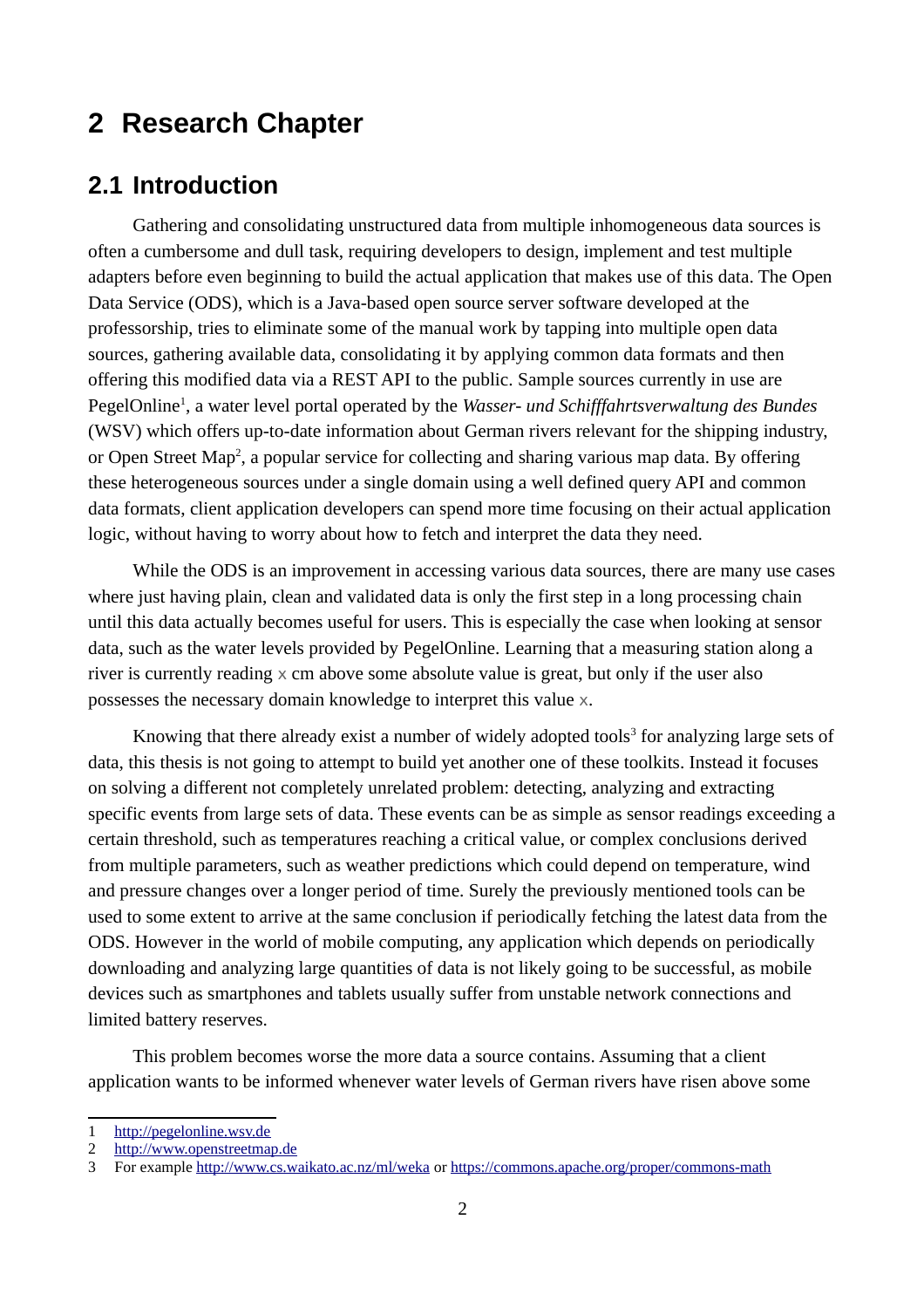average value, that application would be forced to fetch all stations from PegelOnline, approximately 560 KB, on regular intervals. Seeing that PegelOnline is gradually moving towards updating water levels every minute, that would lead to a total of about 806  $\rm MB^1$  $\rm MB^1$  of data to download every day. While there is an optimization potential here to reduce this number, for example by fetching stations that are far from a critical value less often, it does not solve the underlying architectural problem: analyzing large data sets should not be done on mobile client devices.

Instead the "heavy lifting" should happen on the server side where the ODS resides. This thesis focuses on accomplishing exactly that. By incorporating a notification service in the ODS, clients should be able to upload some form of rule describing a set of conditions, which when met trigger a notification from the ODS to the client informing him about the new situation. That way communication between client applications and the ODS is kept down to a bare minimum while still allowing clients to run arbitrary complex analysis.

Having extend the ODS on the server side with the notification service, the second part of this thesis focuses on the client side, by firstly designing an Android client library for interacting with the ODS, and secondly by implementing a sample Android client application to better evaluate how well all these components work together. Since there are already numerous well established Android REST libraries and frameworks available<sup>[2](#page-7-1)</sup>, the library in this thesis is aimed less at building and running queries to fetch content from the ODS, but rather on automatically keeping data on the ODS in sync with the mobile device, by handling common tasks such as managing timers or setting up the local database while trying to conserve as much battery as possible.

As a last step the Android client application demonstrates the usage of the ODS, the notification service and the client library. The application is targeted at people living in Germany that wish to be alarmed whenever water levels of nearby rivers have risen above critical values. While offering support in times of flooding, this feature also nicely illustrates how the notification service can be used to bring extra computation power to mobile devices, and through that achieve goals that were previously unreachable.

<span id="page-7-0"></span><sup>1</sup>  $540$  KB  $*$  60  $*$  24 = 806.4 MB

<span id="page-7-1"></span><sup>2</sup> For example the popular spring platform [\(http://spring.io/guides/gs/consuming-rest-android/\)](http://spring.io/guides/gs/consuming-rest-android/) or Retrofit [\(https://square.github.io/retrofit/\)](https://square.github.io/retrofit/)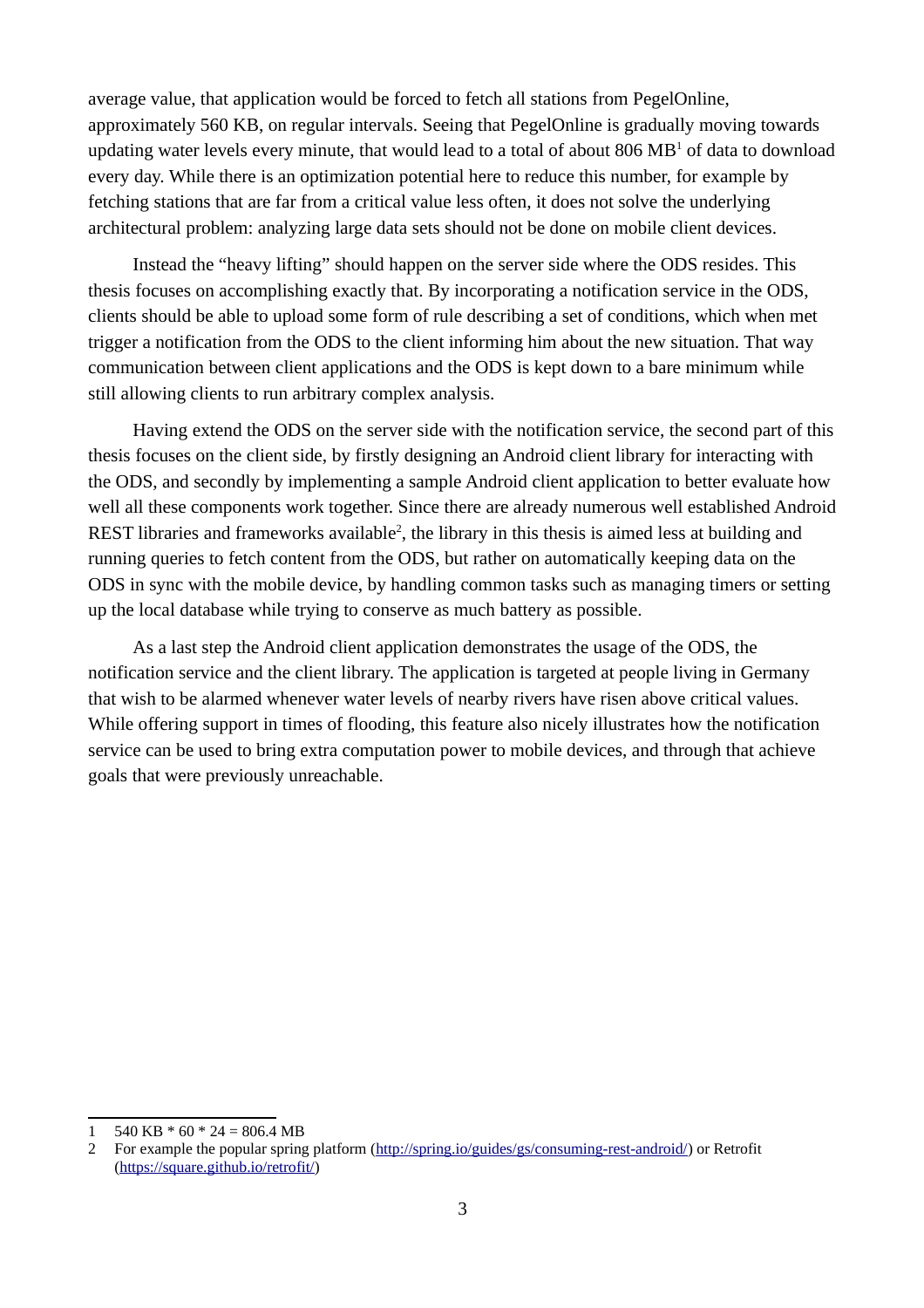## <span id="page-8-0"></span>**2.2 Research Approach**

This section covers some of the primary requirements that were defined prior to design and implementation of the notification service, the client library and the actual Android application.

#### <span id="page-8-1"></span>**2.2.1 Notification Service Requirements**

As an absolute minimum the notification service should include the following features, which are further described in the subsequent sections:

- The ability to define "complex rules"
- Allow clients to access the data which caused a rule to fire
- A public API for registering / unregistering rules
- The freedom to let clients choose how they would like to receive notifications

#### **Complex rules**

The term ..complex rule" is rather loosely formulated, partially because the notification service should allow clients as much freedom as possible in defining rules to foster potentially very different client applications. However, to narrow down the term at least a little, a number of additional requirements were defined, regarding the kind of rules users should be able to construct:

- Sliding windows, both length-based and time-based (e.g. all measurements in the last  $\times$ minutes or the last  $\vee$  measurements)
- Aggregation across sliding windows (e.g. average temperature)
- Correlation between data items (e.g. temperature1 followed by temperature2)
- Ability to access and combine data from different ODS data sources (similar to SQL joins)

The above list is a minimal set of features that try to outline how potential rules could look like. It has largely been derived from the requirements for the Android client application that are discussed in section [2.2.5.](#page-11-2) For a detailed analysis of these features and on how such a rule language could look like, please refer to Luckham (2007), who has nicely outlined some of the mayor design decision and requirements that went into building the event pattern language RAPIDE (chapter 8, pp. 145-174).

#### **Access to computed data**

This requirement is only relevant for mobile clients, which have a limited ability to receive push notifications from servers such as the ODS. For Android the Google Cloud Messaging<sup>[1](#page-8-2)</sup> (GCM) platform allows mobile applications to receive small messages from outside without first having to query servers for news. While these push messages are allowed to carry a payload, their size is

<span id="page-8-2"></span><sup>1</sup> <https://developer.android.com/google/gcm/index.html>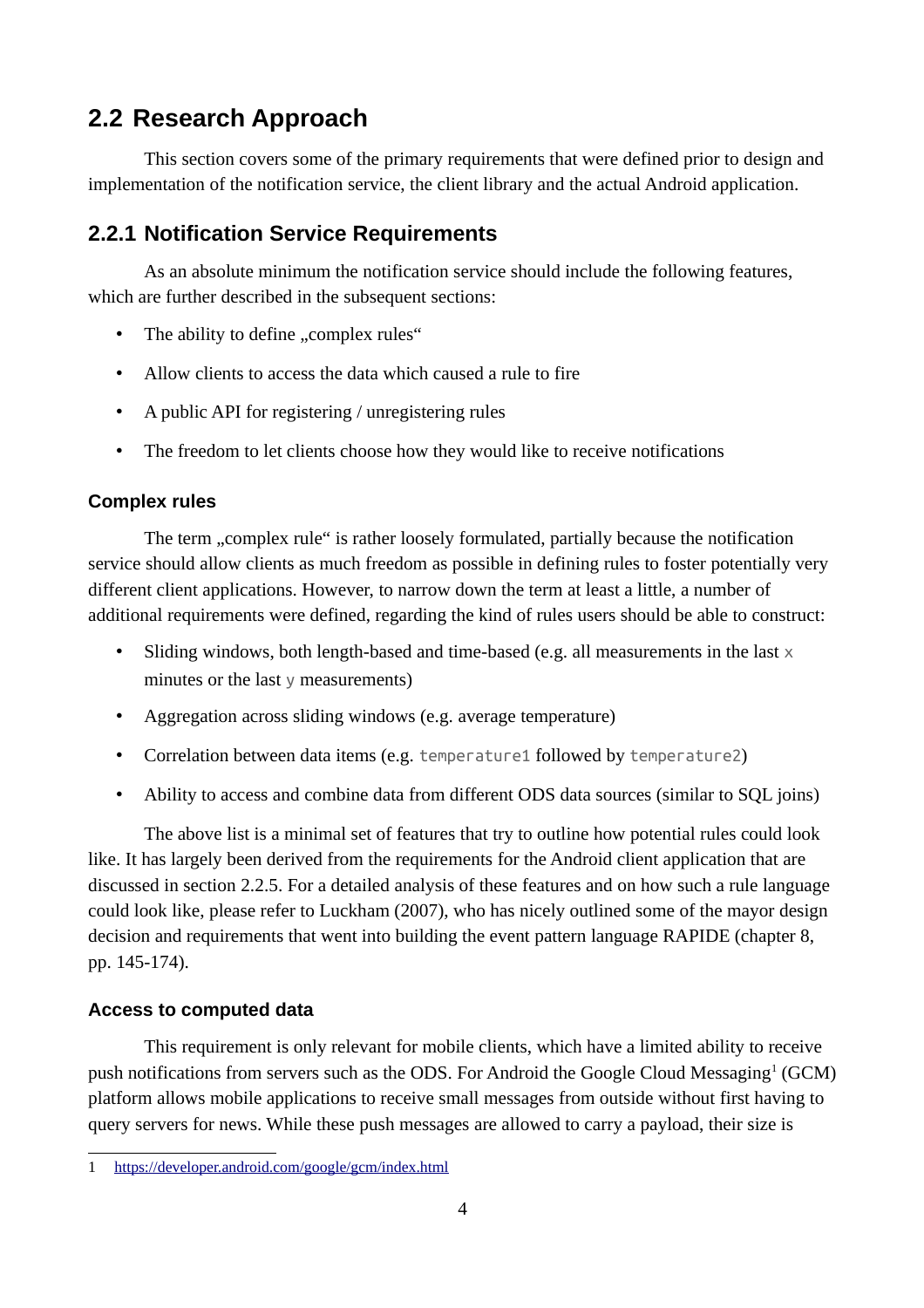limited to 4096 bytes<sup>[1](#page-9-1)</sup>, making GCM unsuitable for transmitting any large amounts of data from the ODS to the client. The Google guidelines suggest Android developers to implement a "send-tosync" approach when using their push notification framework, meaning that these push notifications should only be regarded as a "tickle" informing the application that new data is available on the server, causing the client to schedule a sync operation.

In many scenarios clients might be content to just receive this "tickle" from the notification service, telling them that their rule has been triggered. If a rule however monitors and aggregates values over a long period of time, clients could wish to access the resulting aggregation without first having to query for all the raw data and performing the calculations themselves. The notification service should therefore give clients direct access to the computed data which caused a rule to fire.

#### **A public API**

The notification service requires a public API for handling registration requests as well as fetching the underlying data of triggered rules. To stay consistent with the current ODS design, the notification service also uses a REST API for all client interactions.

#### **Notification mechanisms**

While this thesis largely focuses on Android clients, the notification service should not be limited to working with Android only. Instead it should offer a framework for quickly extending the notification mechanism to include different clients as well, such as applications reachable via HTTP or devices running iOS.

#### <span id="page-9-0"></span>**2.2.2 Complex Event Processing**

To understand what "Complex Event Processing" (CEP) is all about, it makes sense to start with the definition of a "regular" event. According to Etzion and Niblett (2010) an "event is an occurrence within a particular system or domain; it is something that has happened, or is contemplated as having happened in that domain". When dealing with sensor data such as provided by PegelOnline, interpreting the role of events is easy by defining that each new measurement is equal to one new event in the water domain. In this case there is a clear mapping between things that have happened in the real world and objects in the ODS. In other domains however this linkage becomes less obvious. Taking OpenStreetMap as an example, the fact alone that a new item (e.g. street) has been added to a map does not necessarily mean that this object has just been built. It might also have been discovered only recently by users. Consequently the semantics of a new event can vary depending on what source is being used.

Analyzing regular events is in many cases not particularly exiting. As mentioned before, only knowing that a water level currently has the value  $\times$  will most likely not be very interesting. Receiving notice that a water level has risen above a value y on the other hand sounds more like having a potential value for users, for example in an alarm application. However, to arrive at this conclusion two events need to be combined: first an event A which states the water level is currently

<span id="page-9-1"></span><sup>1</sup> <https://developer.android.com/google/gcm/adv.html>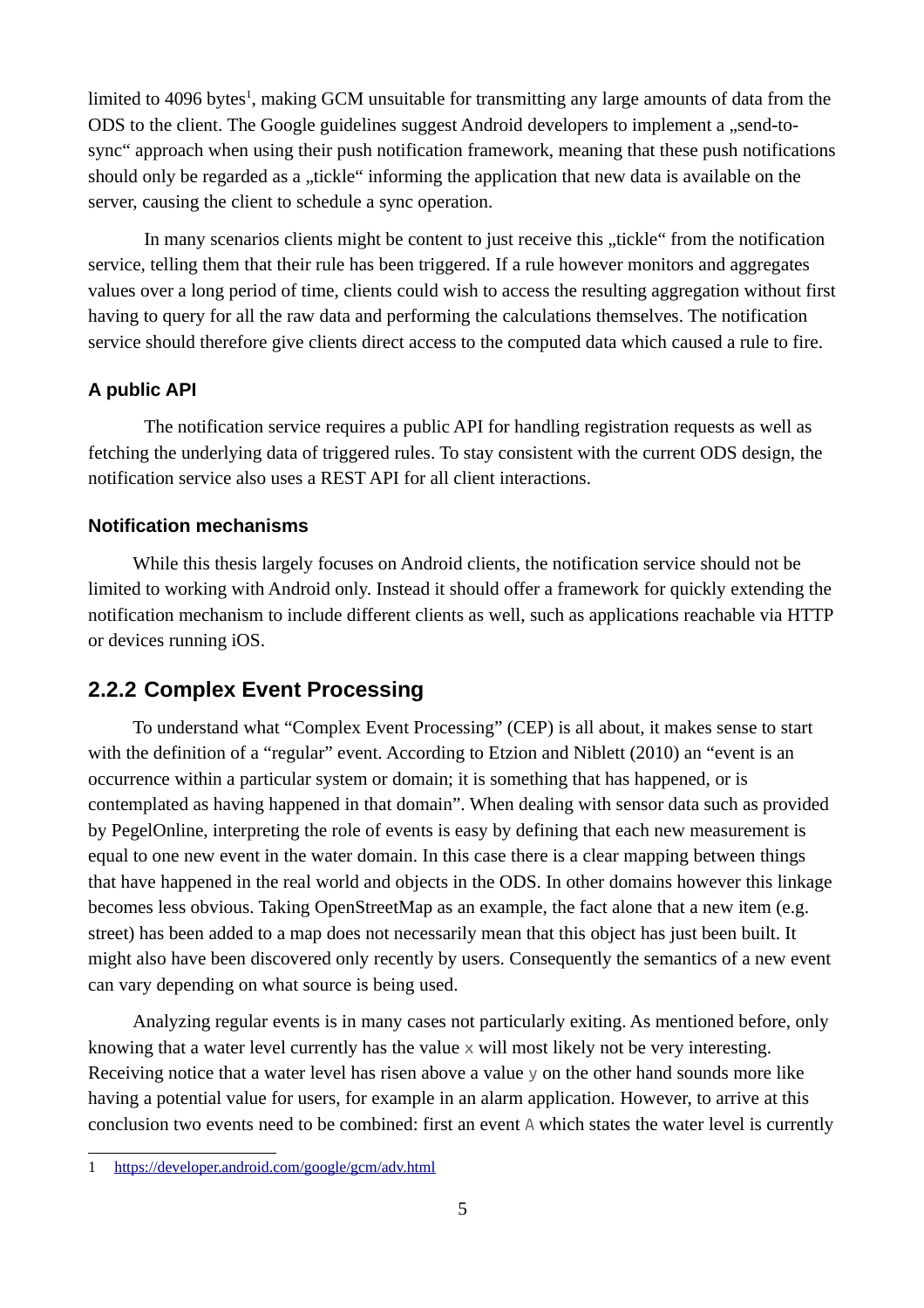below y, followed by an event B saying that the water level is now above y. The resulting event, here "water level has risen above y", requires the two simpler events A and B to be constructed, and is also called a complex event (Luckham, 2007, p. 7). CEP consequently refers to the analysis, detection and manipulation of such complex events, and is sometimes also known as event processing, event stream processing (ESP) or distributed stream computing (Schulte, 2014).

Since building a whole new event processing language as well as the required compiler components would go far beyond the scope of this thesis, a number of open source event processing libraries have been analyzed regarding their fitness to serve as a basis for the notification service. Three available tools are Drools Fusion<sup>[1](#page-10-0)</sup> developed by JBoss Inc, Siddhi<sup>[2](#page-10-1)</sup> owned by WSO2 and Esper<sup>[3](#page-10-2)</sup> from EsperTech. While these three have mainly been chosen due to their open source nature, there are a number of alternative solutions available (for example see Schulte, 2014), mostly commercial products that often go far beyond being mere CEP frameworks. The following section does a brief comparison between the three and highlights the reasons for using Esper.

#### **Drools Fusion**

While Drools Fusion offers various event processing capabilities, it is actually one component of a much larger business rules management system (BRMS) called Drools. As such the BRMS is more geared towards handling business logic on an enterprise level than offering the bare CEP functionalities required by the notification service. This mismatch becomes even more apparent when looking at the other components that are part of Drools, such as the web UI for managing rules (Drools Workbench), the rule engine (Drools Expert), the business project management suite (jBPM) or the business resource management tool (OptaPlanner) among many others. Even though Drools has been around since 2001, is still being actively developed and maintained and offers a wealth of excellent documentation (e.g. Bali, 2013), the framework would introduce a lot of unnecessary overhead if being used in the notification service, which ultimately lead to the decision to favor alternative CEP solutions.

#### **Siddhi**

Siddhi is an open source CEP engine written in Java which was originally developed as part of a research project at the University of Moratuwa, Sri Lanka and is now being improved by WSO2 Inc. Siddhi tries to eliminate a number of limitations of similar CEP engines and has even proven to outperform rivals such as Esper in terms of performance (Suhothayan et al., 2011). While the bare CEP engine is freely available<sup>[4](#page-10-3)</sup>, documentation and examples are unfortunately difficult to find and in many cases outdated<sup>[5](#page-10-4)</sup>. This fact and the lack of advertisement of successful products which are actually using Siddhi, suggest that the engine has not been widely adopted, which makes

<span id="page-10-0"></span><sup>1</sup> <http://drools.jboss.org/drools-fusion.html>

<span id="page-10-1"></span><sup>2</sup> <http://wso2.com/products/complex-event-processor>

<span id="page-10-2"></span><sup>3</sup> [http://esper.codehaus.org](http://esper.codehaus.org/)

<span id="page-10-3"></span><sup>4</sup> <https://github.com/wso2/siddhi>

<span id="page-10-4"></span><sup>5</sup> For example the Siddhi Google user group was updated last on 03.12.2012 and includes broken references to documentation material [\(https://groups.google.com/forum/#!topic/siddhi-dev/pL1QJIREMp8\)](https://groups.google.com/forum/#!topic/siddhi-dev/pL1QJIREMp8). A similar state can be seen when looking at a Siddhi developer blog, which was also last updated in 2012 and contains broken links to the source code [\(http://siddhi-cep.blogspot.de/\)](http://siddhi-cep.blogspot.de/).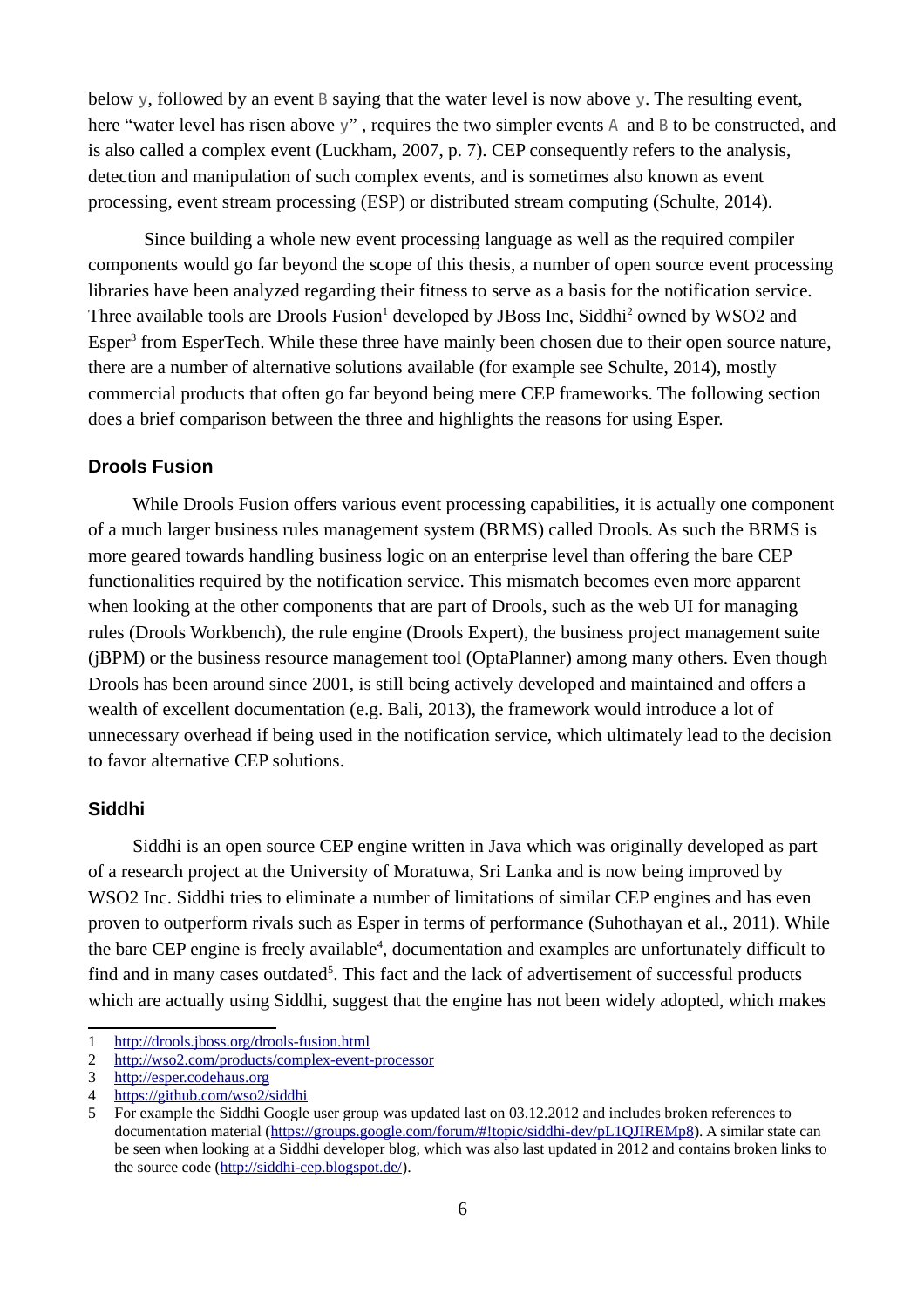Siddhi unsuitable as a basis for the notification service.

#### **Esper**

Esper is a CEP engine developed and maintained by EsperTech, a US based software company focusing on event processing solutions. While the company offers various commercial products, their base product, the Esper CEP engine, is open source and published under the GNU General Public License (GPL) v2. Unlike the Drools framework, Esper only contains the bare CEP engine, including an event processing language (EPL) for defining rules, without any UI components or planning features and, unlike Siddhi, offers a well documented  $API<sup>1</sup>$  $API<sup>1</sup>$  $API<sup>1</sup>$  containing numerous examples. This ultimately lead to the decision of adopting Esper as a basis for the notification service, even though this resulted in an additional requirement regarding the license compatibility between Esper and the ODS as discussed in the following section.

#### <span id="page-11-0"></span>**2.2.3 License Considerations**

Despite the fact that Esper as a CEP engine met all of the requirements to serve as a basis for the notification service, directly integrating the engine into the ODS was not possible due to incompatible licenses between the two. While the Esper engine is being distributed under the GNU GPL v2, the ODS is published under the GNU Affero General Public License (AGPL) v3, which cannot be used in conjunction with one another (see section [3.1](#page-28-1) for a detailed discussion on licenses). In addition the notification service should not limit our ability to change the license of the ODS in the future, for example in case the ODS were to be used in a closed source commercial product. Consequently, the Esper engine should be integrated in such a way, that it would not impose any additional restrictions (e.g. those defined by the GPL) on the ODS or its license.

#### <span id="page-11-1"></span>**2.2.4 Android Library Requirements**

The library can be divided into two distinct parts: an ODS and a notification service client implementation. As mentioned in the introduction, the ODS library should be less focused on providing yet another REST client framework, but rather on the ability to keep remote ODS content in sync with a local database while maximizing battery life. The notification service library should be responsible for handling rule registration, managing those rules in a local database as well as implementing GCM related components to receive notifications and forward those to the actual application.

#### <span id="page-11-2"></span>**2.2.5 Android Application Requirements**

In order to explore possible use cases for the Android client application, a series of five informal interviews was conducted with various experts of the water domain, ranging from water level portal operators to disaster management professionals, asking them what they would like to see in a flooding application. The results of these discussions were as follows:

• Consolidating different German water level portals into the ODS

<span id="page-11-3"></span><sup>1</sup> <http://esper.codehaus.org/esper-5.0.0/doc/reference/en-US/html/index.html>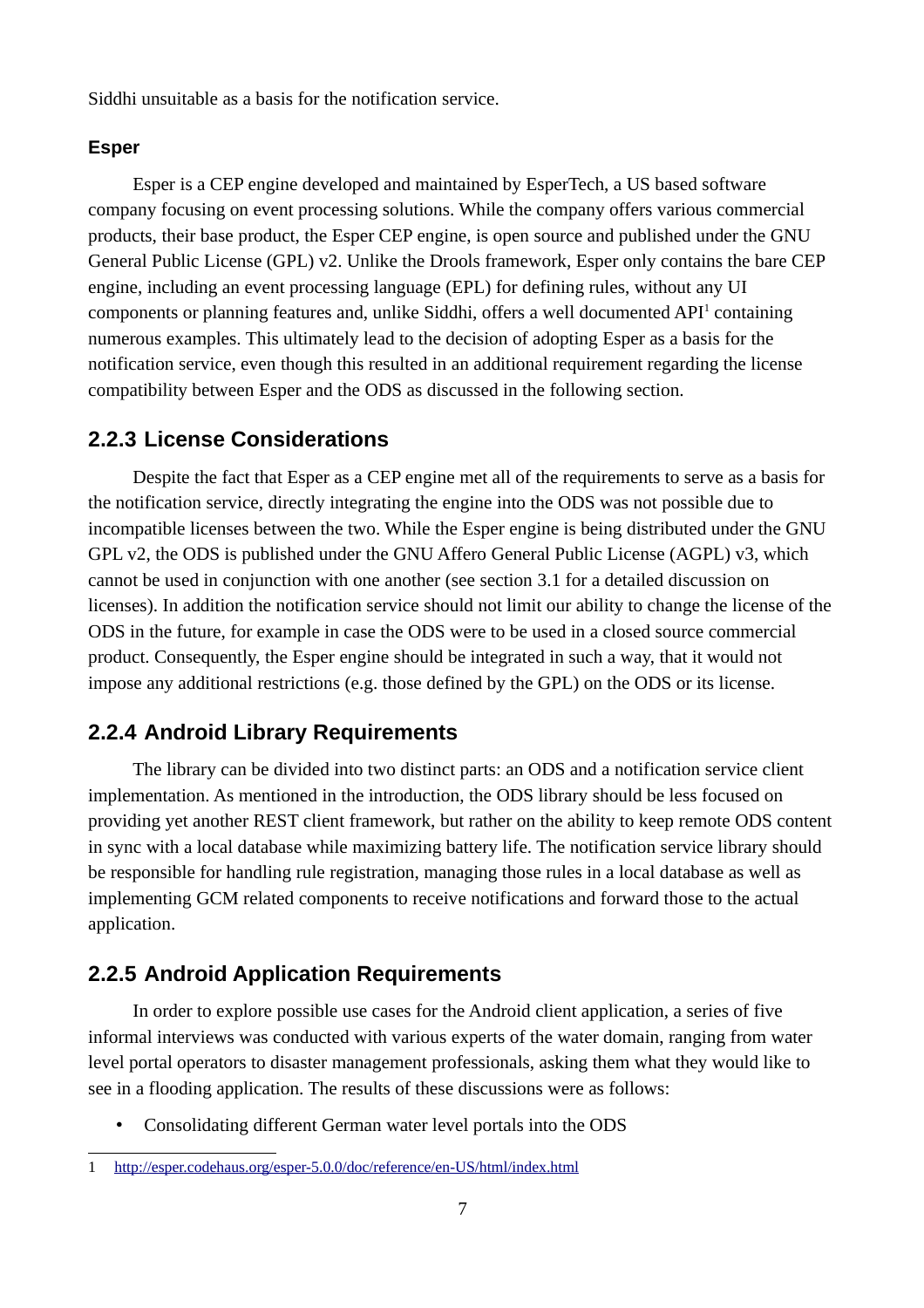- Displaying all water levels along a river in a single graph
- Alarming users when water levels have risen above a certain point

Unfortunately the first idea, although appealing as it seemed to perfectly fit the work description of the ODS, had to be discarded early on due to the missing cooperation of too many portal providers. Out of the 14 distinct providers that are operating in Germany, 12 were contacted via mail and phone, requesting permission to include their data in the ODS. Eleven states replied but only two<sup>[1](#page-12-0)</sup> agreed to have their data integrated (see also section [3.2\)](#page-31-0) Therefore, the advanced river water level analysis tool (second feature) and the water level alarms (third feature) were left to implement in the Android application. Out of these two only the alarms feature is really relevant for this thesis and is hence analyzed in a bit more detail.

The rationale behind the alarm feature is that people living along rivers which are at risk of being flooded during rainy seasons, usually know how high the river can rise before water starts reaching their home. Consequently they would like to be warned whenever water levels have reached a critical value such that they can prepare for the imminent water. The Android application partially automates this warning procedure by allowing users to register water level rules on the notification service.

<span id="page-12-0"></span><sup>1</sup> Mecklenburg-Vorpommern and Brandenburg.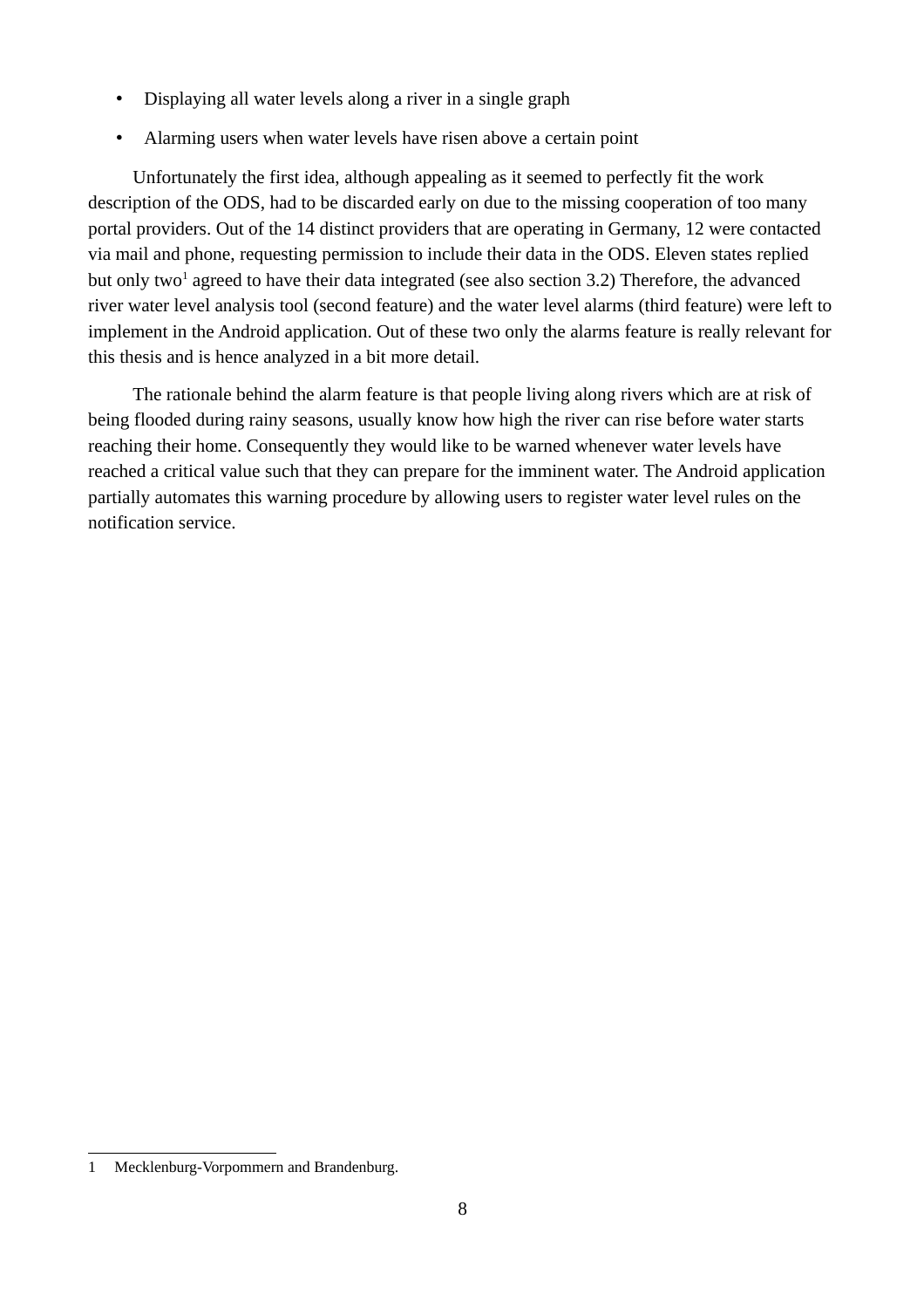#### <span id="page-13-0"></span>**2.3 Research Result**

This section analyses the final architecture and functionalities of the notification service, the client library and the Android application. From now on the term CEP service (or CEPS in short) is used as a synonym for the notification service.

#### <span id="page-13-1"></span>**2.3.1 The Basic Architecture**

Out of all the previously discussed requirements, the inability to directly include the Esper CEP engine in the ODS due to license conflicts (see [2.2.3\)](#page-11-0) had the greatest impact on the final architecture of the system and is hence discussed first. In order to rule out any potential license issues, the ODS cannot use or depend on the Esper engine in any way. As a result the code which actually interacts with Esper related components had to be completely separate, ideally in such a way that the ODS could operate even without any CEP functionalities. In order to achieve this strong separation between the two, the notification service was built in the form of a server application which could be started and stopped independently, much like the ODS. Clients wishing to register CEP rules have to communicate with this new server, while using the "regular" ODS for fetching data. Figure [1](#page-13-2) shows this setup.



<span id="page-13-2"></span>*Figure 1: Interaction between the ODS, the CEPS and clients that wish to receive notifications. In this setup clients have to communicate with the ODS to receive bare data, and use the CEPS for managing notification rules.*

By using this two server architecture, the ODS is unaware of the CEPS and the Esper engine and can therefore be considered "free" of any GPL obligations. The CEPS on the other hand, as it directly interacts with the Esper engine, is subject to the GPL and must therefore use the same license<sup>[1](#page-13-3)</sup>. While this architecture manages to preserve the license of the ODS, it adds additional

<span id="page-13-3"></span><sup>1</sup> Whether this is truly a "must" is partially up for discussion, see [3.1](#page-28-1) for details.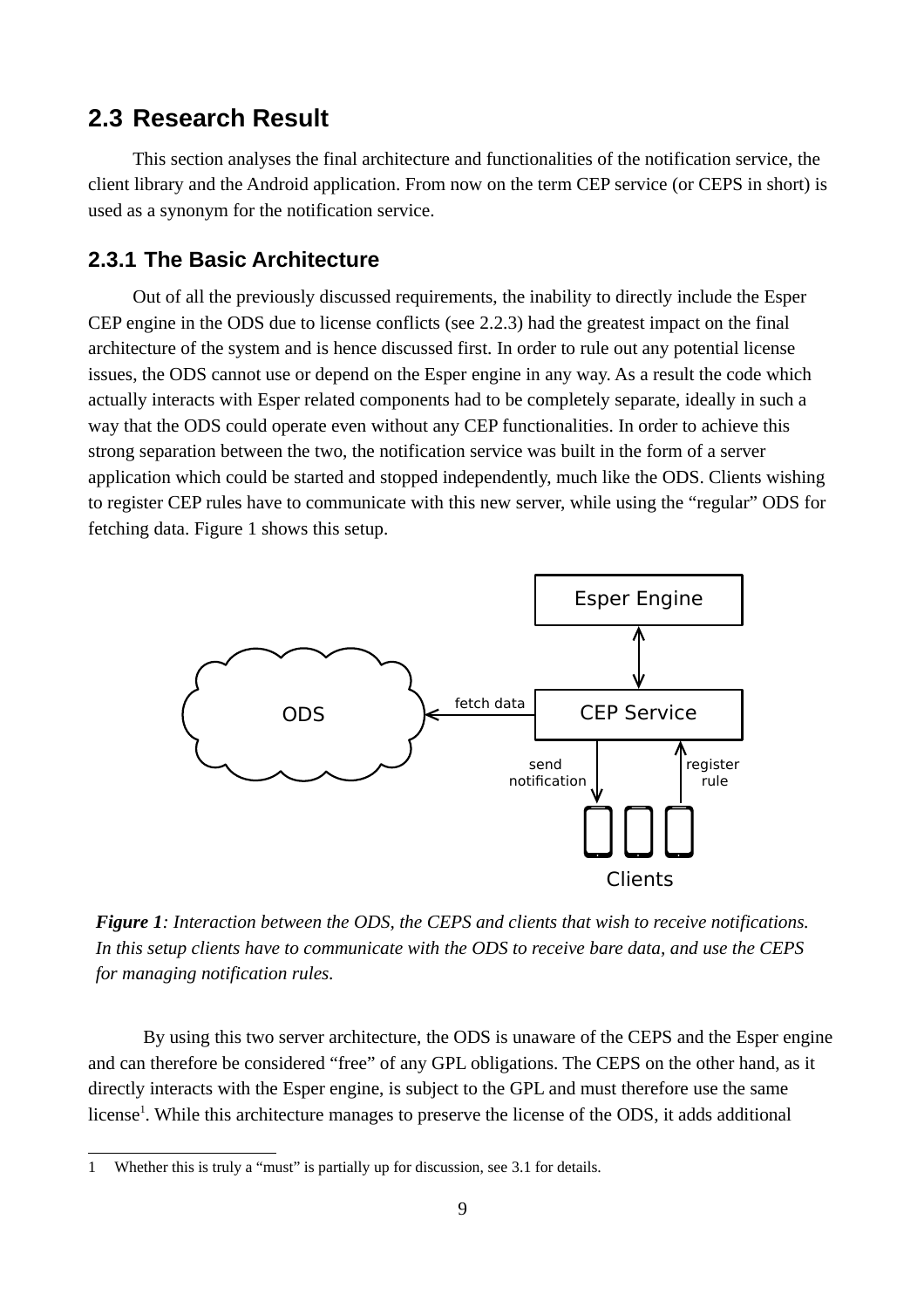complexity to the overall project by requiring the two services to communicate over a network, as well as forcing clients to deal with two service providers instead of one.

#### <span id="page-14-0"></span>**2.3.2 A Simple ODS Notification Feature**

Before starting to build the actual CEPS, the communication between the two services had to be designed. While using a pull-based approach to regularly fetch data from the ODS to forward to the Esper engine for processing is certainly a technically feasible approach, it suffers from all the common weaknesses of pull-based implementations, be it an increased load on both the ODS and CEPS, the chance of missing some new data or the unavoidable delay between new data being published and being fetched.

To overcome those limitations a simple push-based notification architecture was integrated into the ODS, which essentially implements a publish-subscribe system where the ODS is responsible for forwarding any new data to registered clients such as the CEPS. This notification architecture was hooked into the filter framework of the ODS. For every source on the ODS, a filter chain can be defined which takes care of fetching data, validating its content and storing the data in a database among other tasks. Figure [2](#page-14-1) shows a simplified setup of such a chain for the PegelOnline source.



<span id="page-14-1"></span>*Figure 2: The ODS filter framework. While each data source can define its own filter chain, these chains usually contain some form of grabber for fetching data (here* JsonGrabber*), a*  DbInsertionFilter *for storing data in a database and a* NotificationFilter *for alerting clients that new data is available. All these filter have to implement the* Filter *interface. The class* FilterChain *is responsible for the linkage between the individual filters and also serves as a starting point for the filter chain.*

The notification framework itself is comprised of a number of components, most notably the NotificationManager, which receives registration and deregistration requests from the REST API,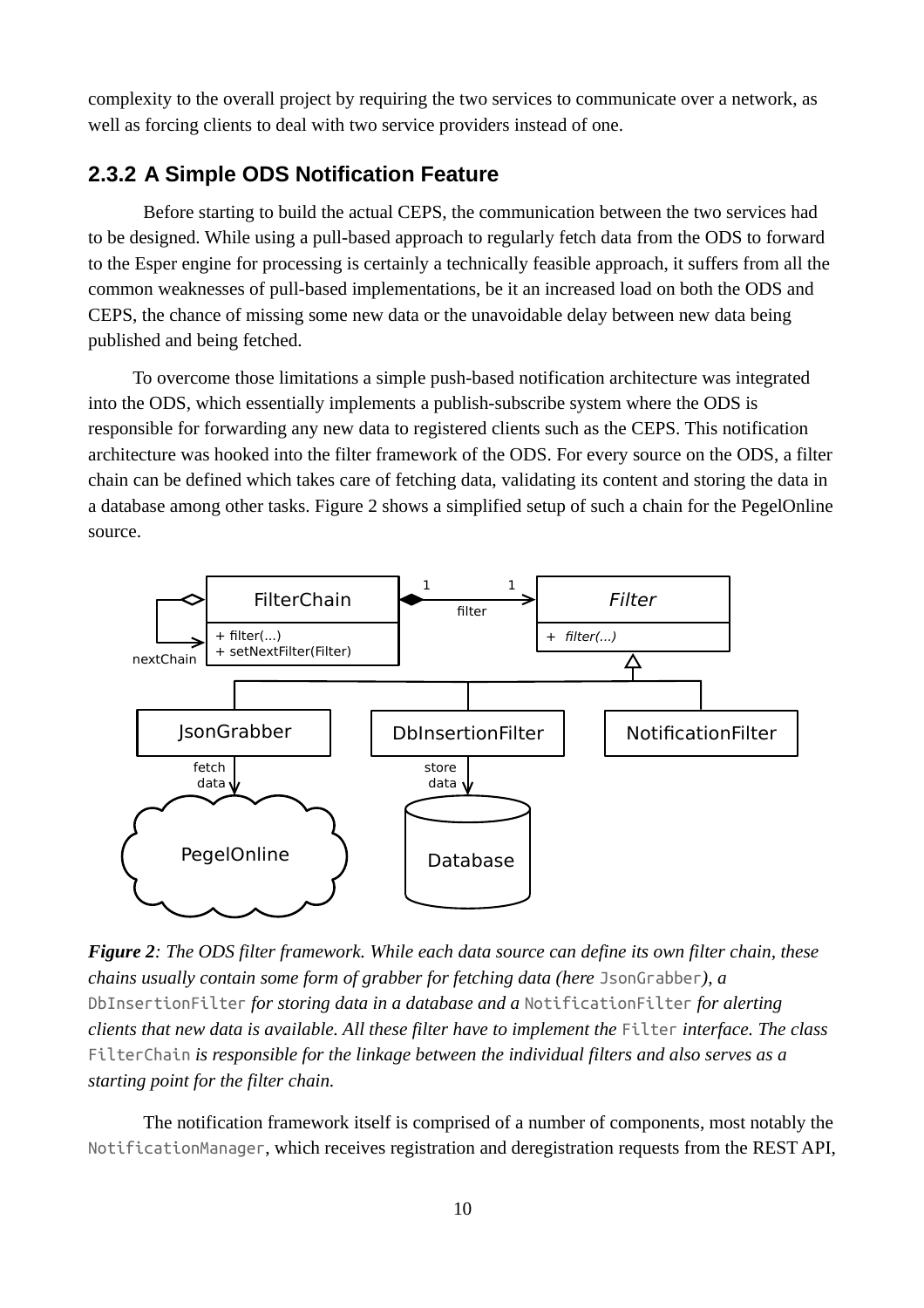stores the client information in a local Couch $DB<sup>1</sup>$  $DB<sup>1</sup>$  $DB<sup>1</sup>$  instance, and forwards any new data to separate sender implementations that take care of actually notifying clients. Figure [3](#page-15-0) shows a class diagram of the architecture of the notification framework and figure [4](#page-16-1) a corresponding sequence diagram. The NotificationFilter is part of the filter chain and acts as an entry point for new data into notification framework.



<span id="page-15-0"></span>*Figure 3: The ODS notification framework class diagram. Once the NotificationFilter receives new data from a filter chain, it forwards this data to the* NotificationManager*. If clients have previously registered themselves with the ODS via the* RestAdapter*, the* NotificationManager *retrieves this client data from the* ClientDB *and forwards the notification request to an instance of*  NotificationSender*. As the ODS supports multiple notification mechanisms (GCM and HTTP callbacks), there is one* NotificationSender*,* Client *and* RestAdapter *implementation for each client type.*

Section [2.2.1](#page-8-1) discusses a requirement for the CEPS to work with different client types, such as Android or iOS devices. This requirement was also applied to the ODS. In order to add a new client type, the following classes have to be extended:

- Client: contains all relevant information for contacting a single client application. In the case of GCM clients (GcmClient) they only relevant item is a GCM registration id which uniquely identifies a mobile device in the GCM framework<sup>[2](#page-15-2)</sup>.
- NotificationSender: the sender implementation which takes care of forwarding a notification to clients. The GcmSender for instance sends the id of the updated source along with the client registration id to the Google servers, which handle the actual delivery of the message to an Android device.
- RestAdapter: an adapter class used by the REST API for converting incoming registration

<span id="page-15-1"></span><sup>1</sup> <https://couchdb.apache.org/>

<span id="page-15-2"></span><sup>2</sup> <https://developer.android.com/google/gcm/client.html>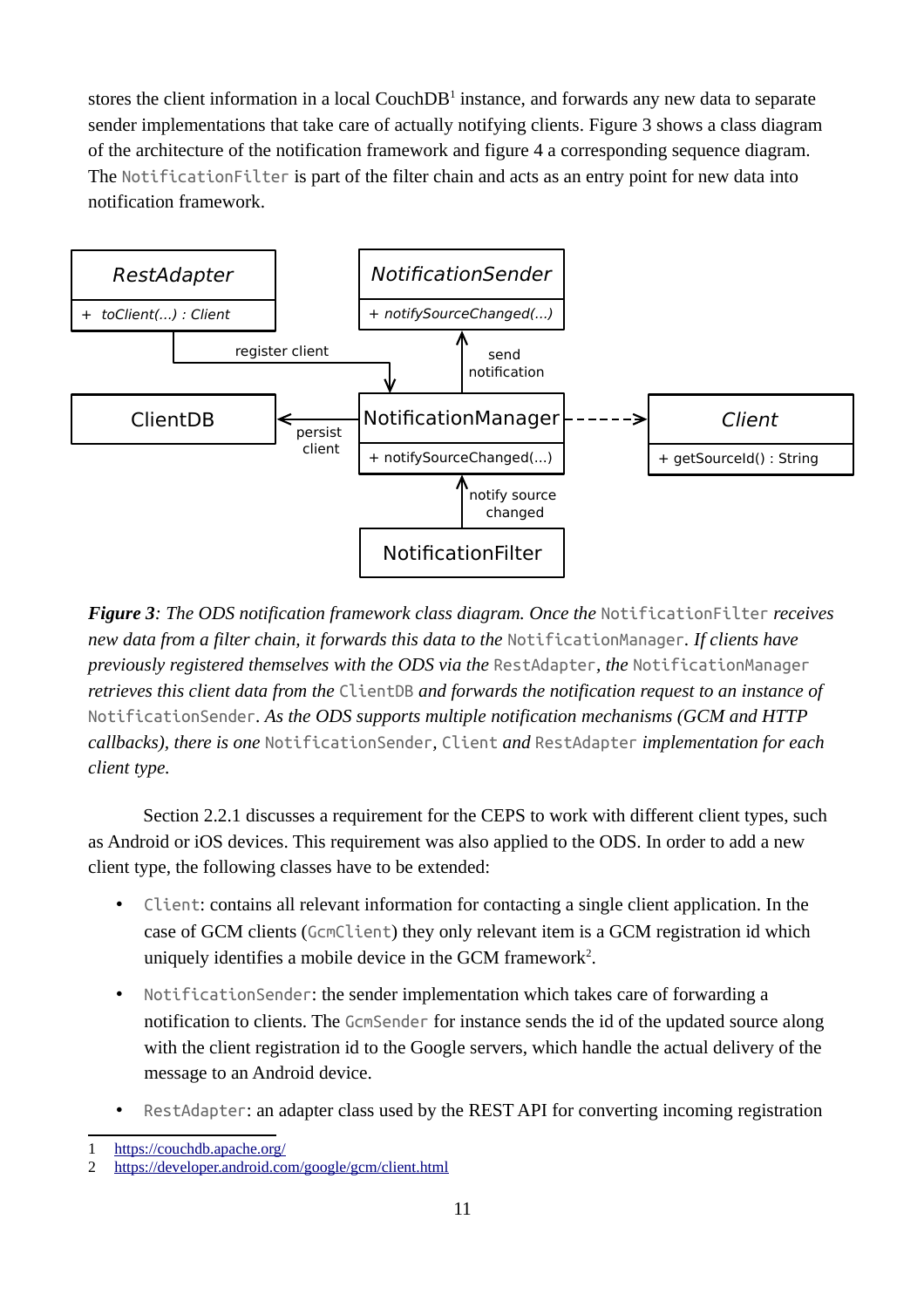requests into client objects, for example into a GcmClient instance.

In its current form the ODS supports handling GCM as well as HTTP clients. An HTTP client can be any service which implements a REST API as defined by the HttpSender for receiving ODS source data. The HttpSender then forwards any new data as part of the HTTP request body to that client. The CEPS is an example for such an HTTP client.



<span id="page-16-1"></span>*Figure 4: The ODS notification framework sequence diagram. The* NotificationManager *receives new client data from the* RestAdapter *and gets notified about new data from the*  NotificationFilter*, which can be hooked into an ODS filter chain.*

## **2.3.3 The CEPS architecture**

<span id="page-16-0"></span>Before going over the CEPS architecture, some terms require clarification:

- *Client data*: in order to register a rule on the CEPS, a client must supply the actual CEP rule (an EPL statement in the case of Esper) as well as information required to contact a client machine (GCM id in the case of Android GCM). Together both pieces are referred to as the client data which is stored for each registration.
- *Event*: while the term event usually refers to data going into a CEP engine, such as individual sensor measurements, the CEPS also uses this term for data which is "leaving" the engine. E.g. when the EPL statement select price from StockTick.win:time(10  $sec$ ) is triggered, the Esper engine passes an array of the type EventBean<sup>[1](#page-16-2)</sup>, containing stock prices of the last 10 seconds, to any listeners.

<span id="page-16-2"></span><sup>1</sup> <http://esper.codehaus.org/esper-5.0.0/doc/api/com/espertech/esper/client/EventBean.html>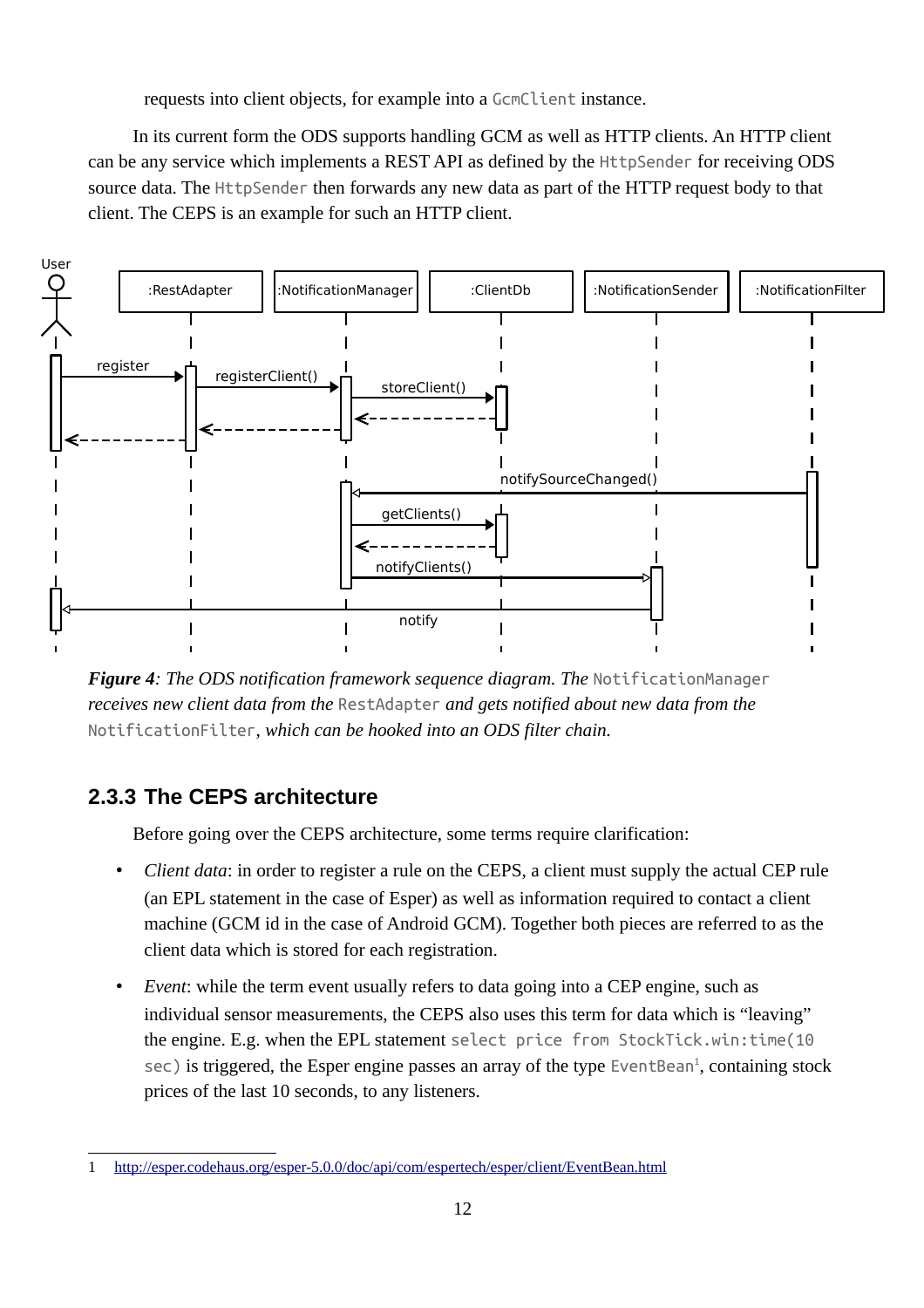

<span id="page-17-0"></span>*Figure 5: The CEPS architecture class diagram. A typical workflow starts with a client that wishes to be informed of certain conditions and that registers itself with the* NotificationManager *by using the REST API. This registration request is then converted into an Esper internal format (EPL statement) and forwarded to the* EsperManager*. Once a source has new data available the ODS sends this data to the* DataManager*, which is responsible for receiving, parsing and forwarding the data to the* EsperManager*. The* EsperManager *then, if the client's conditions are met, notifies the*  NotificationManager *which actually sends out a notification to the client. In addition the*  EventManager *will store the data which caused the notification in a local database for later retrieval by the client.*

When analyzing the architecture of the implemented CEPS, four primary classes can be identified that reside below a REST API layer (see figure [5](#page-17-0) for a class diagram and figure [6](#page-18-0) for a sequence diagram):

- DataManager: responsible for all communication with the ODS, including subscribing the CEPS as an HTTP client to sources offered by the ODS on first start and receiving, parsing and forwarding new data to the EsperManager.
- EsperManager: a thin wrapper around the Esper engine which is primarily designed for managing an instance of the engine, accepting new data and EPL statements and forwarding those to the engine. This also includes translating any data and schema information into the internal format used by the Esper engine. Lastly the EsperManager alerts listeners whenever a rules has fired, such as the NotificationManager.
- NotificationManager: its functionality is similar to that of the NotificationManager residing in the ODS, that is handling client registration and deregistration, storing clients in a local database and forwarding notifications received from the EsperManager to sender implementations. Additionally it passes any events to the EventManager in case a client is unable to receive event data directly via push notifications, such as Android GCM clients.
- EventManager: stores events in a local database for later retrieval, since getting this data can potentially require client applications to perform a lot of work.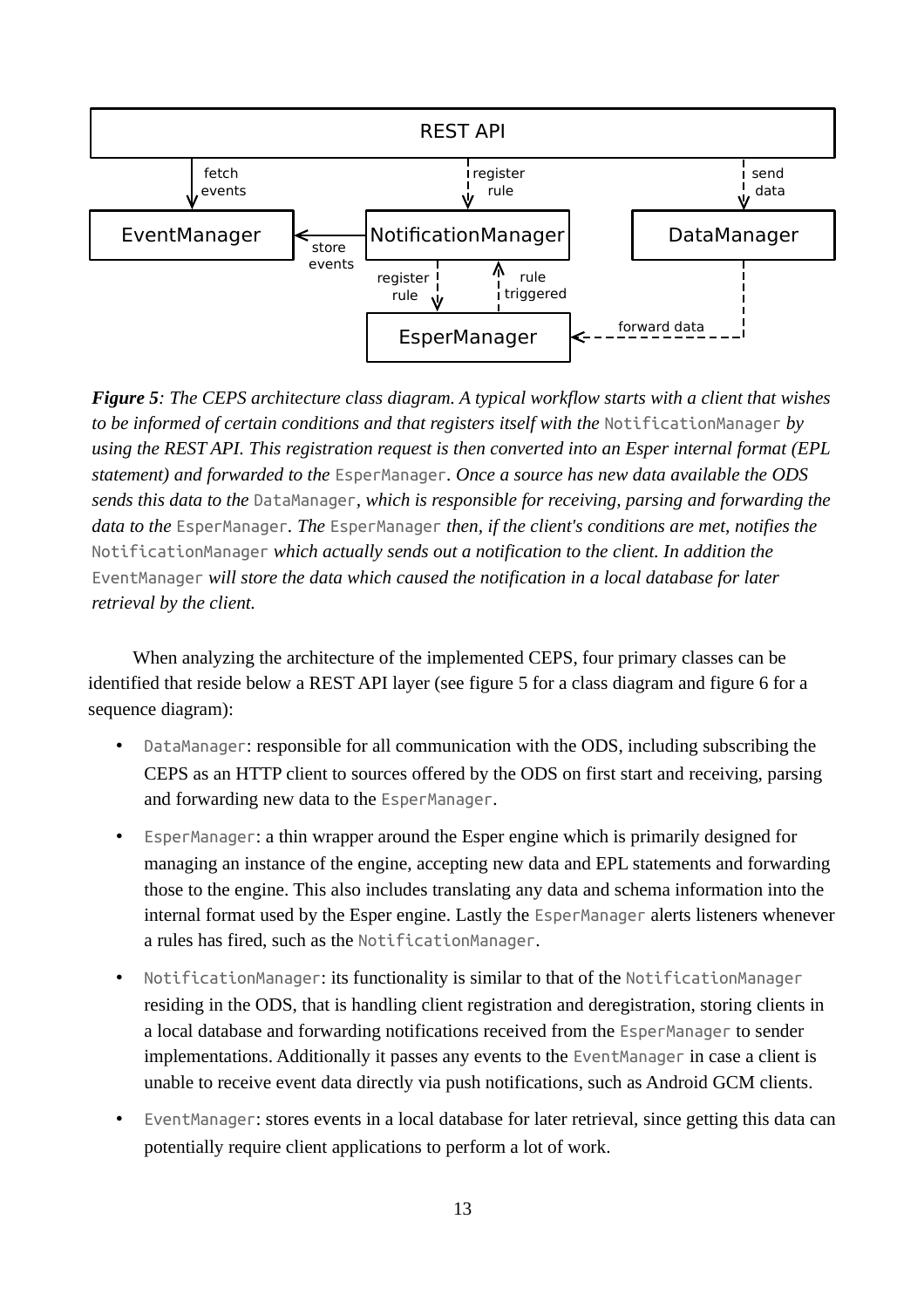• REST API: a collection of classes that are responsible for validating and parsing incoming requests and forwarding those to the underlying managers. The CEPS REST API also implements the REST API as defined by the HttpSender of the ODS such that the CEPS can act as a valid HTTP client for the ODS.



<span id="page-18-0"></span>*Figure 6: The CEPS architecture sequence diagram. In this workflow the user represents a client that is incapable of directly receiving event data via the notification that is sent from the*  NotificationManager *(e.g. GCM clients). In that case the client has to the option to fetch this data manually from the* EventManager*.*

As a significant downside of the above design, the NotificationManager directly receives EPL statements from the REST API and forwards those to the EsperManager. While this allows maximum flexibility on the client side to construct arbitrary complex rules, it comes at a cost. Not only will client application code contain elements of the Esper event processing language (EPL), bringing up again the license discussion about whether client applications have to be released under the GNU General Public License, but it also introduces an inherent security risk to CEPS as a whole. The EPL is powerful enough to allow dynamic deletion, addition and mutation of events directly in the Esper engine, all from within an EPL statement<sup>[1](#page-18-1)</sup>, making it possible for clients to influence what events other clients can or cannot see. Lastly exposing the underlying CEP engine to the public makes swapping out the engine in future releases nearly impossible, without breaking backwards compatibility.

<span id="page-18-1"></span><sup>1</sup> [http://esper.codehaus.org/esper-4.2.0/doc/reference/en/html/epl\\_clauses.html](http://esper.codehaus.org/esper-4.2.0/doc/reference/en/html/epl_clauses.html)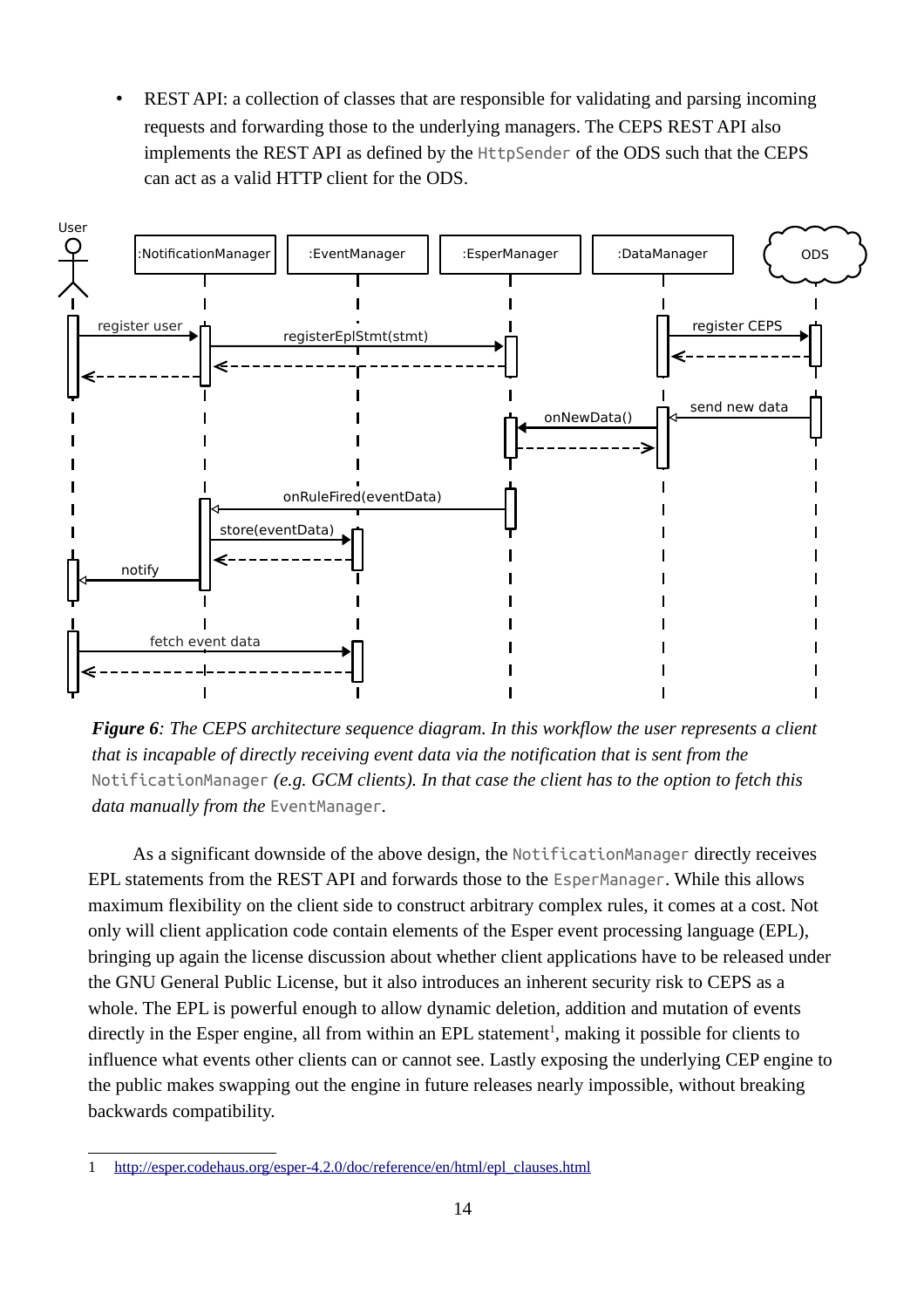As a solution an additional layer of abstraction was introduced, the EplAdapter, which converts a set of parameters passed in from clients into a valid EPL statement. While this requires the configuration of specific adapters for each domain (such as the PegelOnlineAdapter for water level alarms), it frees the CEPS REST API of any Esper or CEP references. Figure [7](#page-19-1) shows how this adapter was integrated into the REST API, here represented by the RegisterRestlet which extends org.restlet.Restlet, the chosen REST framework<sup>[1](#page-19-2)</sup> for the CEPS. By injecting instances of the EplAdapter into the RegisterRestlet, the ability to add new client types was kept independent from the EPL mappings configured in the CEPS.



<span id="page-19-1"></span>*Figure 7: CEPS* EplAdapter *integration. For each domain specific rule one subclass of*  EplAdapter *has to be implemented which translates parameters passed in from a client to an EPL statement (e.g.* PegelOnlineAdapter *in the case of the* Pegel Alarm *application). Each adapter can then be combined with an instance of* RegisterRestlet*, which determines what notification mechanism should be used (e.g. GCM or HTTP callbacks). Keeping the*  EplAdapter *logic separate from the notification logic allows CEPS developers to reuse the same* RegisterRestlet *for different domain specific rules and vice versa.*

#### <span id="page-19-0"></span>**2.3.4 CEPS Garbage Collection**

The last topic to be discussed on the CEPS side is the topic of garbage collection. Both the EventManager and NotificationManager require a database for storing event and client data respectively. And in both cases there is no guarantee that this data is ever disposed of when no longer needed, which makes explicit garbage collection necessary.

While the EventManager already allows clients to explicitly remove events they no longer need, there is always the possibility of ill behaving clients. The implemented garbage collection for events is fairly straight forward. It runs at regular intervals and discards any events which are older than a certain time interval  $\times$ , assuming that  $\times$  is large enough for clients to fetch any data that they require.

Removing inactive clients on the other hand is a little trickier, in the sense that an accidental removal of an active client has to be avoided at all costs, ruling out a simple age-based approach. Additionally there is no general algorithm for checking whether a client is still active or not, as the mechanisms for communicating with a GcmClient are highly different from those of an

<span id="page-19-2"></span><sup>1</sup> <http://restlet.com/>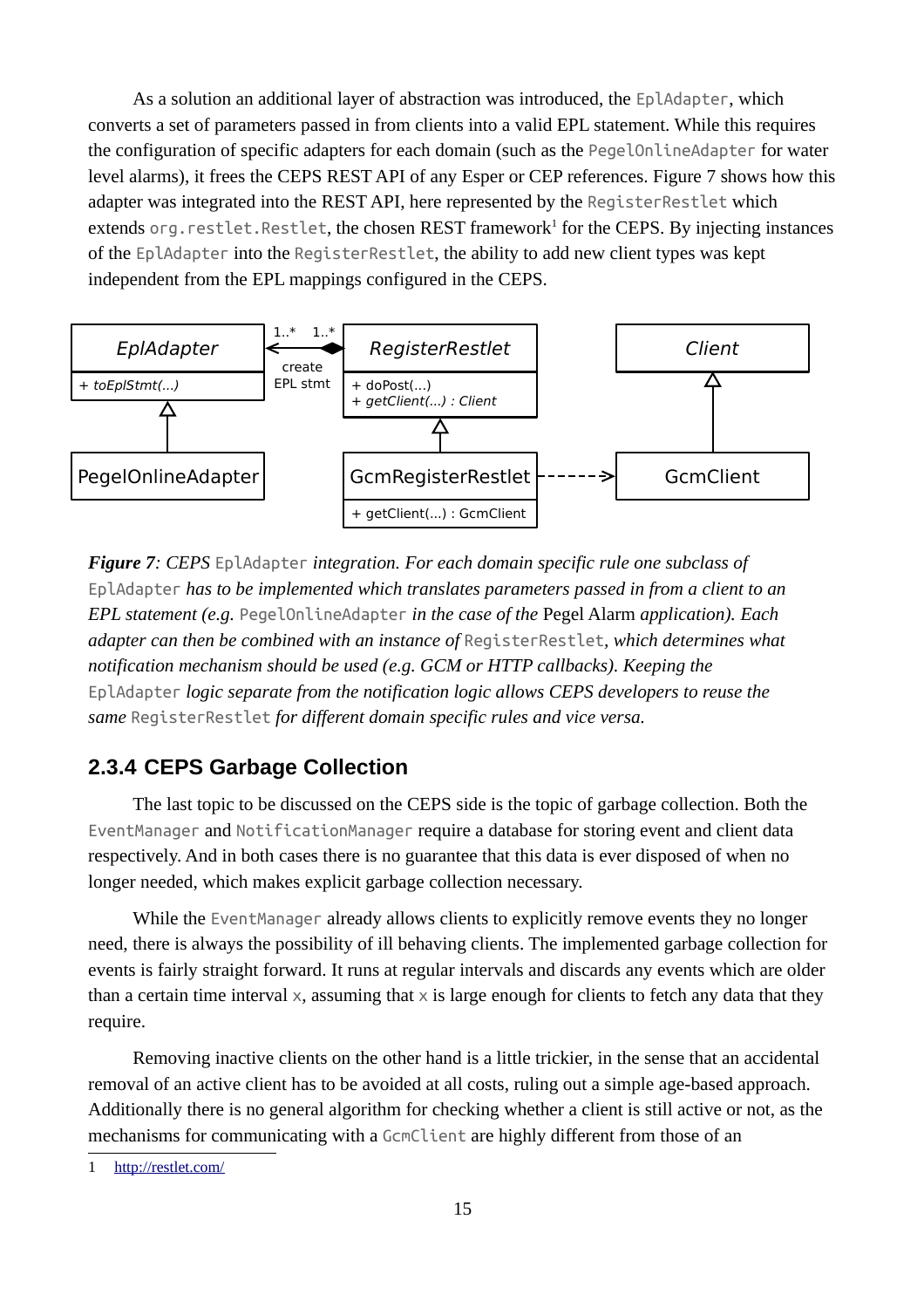HttpClient. At the same time it is possible that Android applications are uninstalled, application data is removed (leaving rules registered on the server but not on the client) or clients simply cease to exist altogether (e.g. an HttpClient goes offline and does not come back). In an attempt to account for all the above, the implemented garbage collector for clients consists of one instance of GargabeCollector for each client type, much like the NotificationSender, leaving it up to the individual collector instances to determine the best way of checking whether a client is still active or not. For instance the GcmGarbageCollecor periodically sends a heart beat message to clients, relying on the GCM framework to notify the collector whether the client application is still installed on the target device.

#### <span id="page-20-0"></span>**2.3.5 The Android Client Library**

Based on the fact that the ODS and CEPS are two separate applications, the Android client library was designed to reflect this setup by containing two independent components, one for interacting with the ODS and one for the CEPS.

#### **ODS library**



<span id="page-20-1"></span>*Figure 8: The ODS Android client library architecture. A typical workflow starts with a client application initiating a sync request via the* OdsSourceManager *by passing in an instance of*  OdsSource*. This triggers the* SyncAdapter *which takes care of actually fetching and parsing data from the ODS and finally stores this data in a local database using the OdsContentProvider. Client applications can then fetch this new data through the content provider. In cases where clients would like to keep local content in sync with the ODS using push notifications, the*  GcmManager *will register the application for push notification with the ODS and the GCM servers.*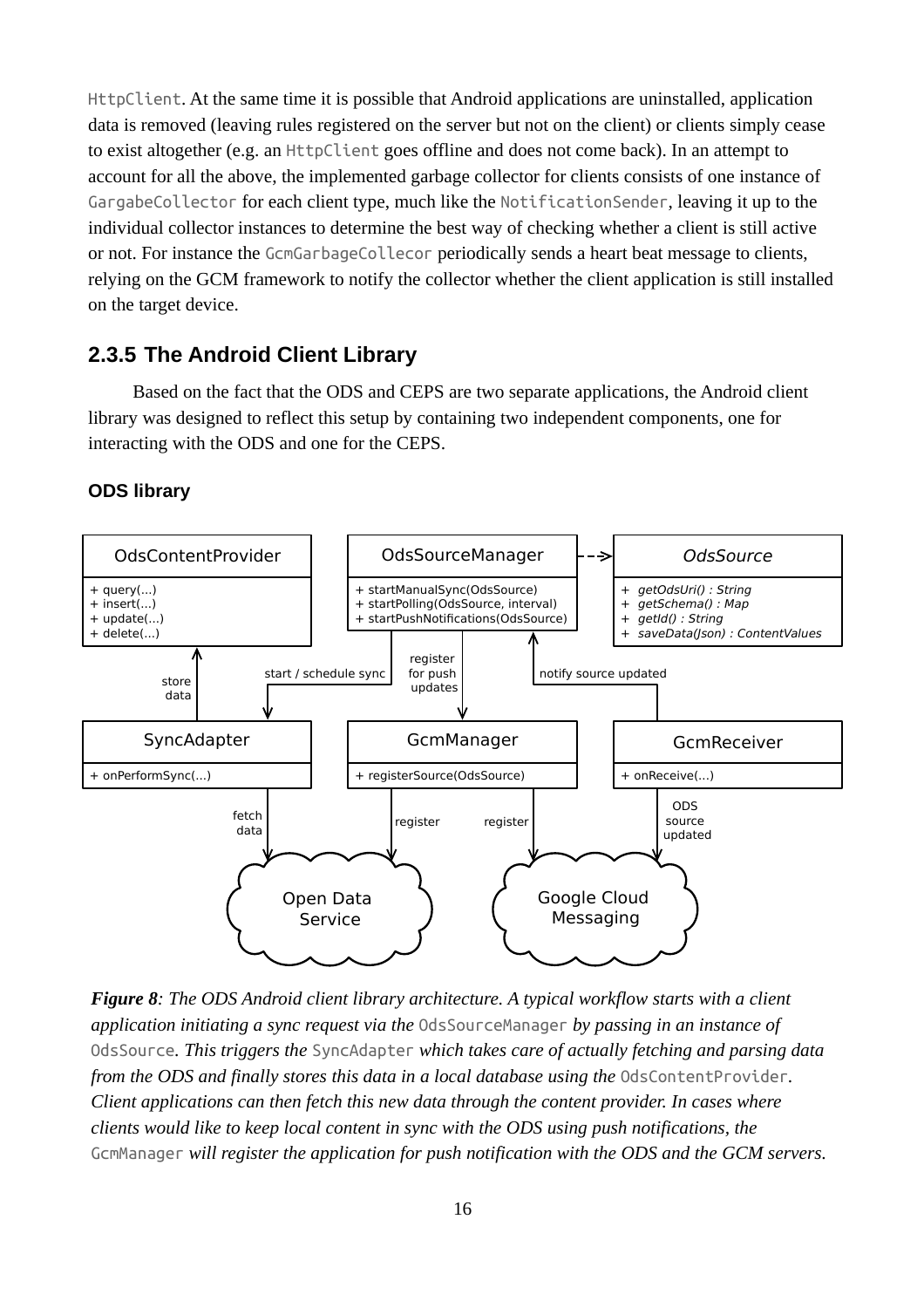Designing a REST client on Android in itself is not a difficult task. There are multiple options, ranging from manually running network requests in the background using a combination of android.os.AsyncTask<sup>[1](#page-21-0)</sup> and java.net.HttpURLConnection<sup>[2](#page-21-1)</sup> or by integrating one of the many networking libraries available such as Android Volley<sup>[3](#page-21-2)</sup>. While offering a lot of fine control over which request gets executed when or, in the case of Volley, being able to run requests in parallel without having to come up with a custom implementation for this (Kirkpatrick, 2013), none of those solutions are tailored to the task that is most common for REST clients: keeping local data synchronized with data available on a server. The architecture chosen for this REST client follows a design laid out by Dobjanschi (2010). This solution leverages all the advantages of the Android Sync Adapter framework<sup>[4](#page-21-3)</sup>, allowing the operating system to bundle network requests across multiple applications and execute those whenever it sees fit to maximize battery life. As pointed out by Qian et al (2012) and contrary to intuition, repeatedly sending small chunks of data from a mobile devices has greater negative impact on the battery than sending the same amount of data in one request<sup>[5](#page-21-4)</sup>. In that sense the Sync Adapter framework is an ideal solution for collaborating with other application developers on conserving as much battery as possible.

Figure [8](#page-20-1) shows the components that form the foundation for the ODS Android client library:

- OdsSource: client applications using this library need to extend this class for every ODS source they wish to monitor. Besides providing basic information such as where a source resides on the ODS (getOdsUrl) or its schema (getSchema), base classes are also responsible for implementing the logic which determines what parts of an ODS data item should be stored in the local database (saveData). Leaving this decision up to the client application leads to less storage used on the Android device, since an application might only require a small number of parameters present in a data source. The water level alarm application for example only needs current water levels but not wind and temperature values.
- OdsSourceManager: after having provided a custom OdsSource implementation, client applications can use this manager to keep their source in sync with the local database. This can happen either in the form of a manual one time fetch (startManualSync), polling for changes on regular intervals (startPolling) or by automatically receiving updates from the ODS whenever new data is available (startPushNotifications). When to use which update mechanism largely depends on how often new data becomes available on the server and how up to date a client application wishes to be. Using push notifications to frequently trigger updates can actually require more battery than it does good, as the Google cloud services become an unnecessary intermediate system in the case of static or almost static update intervals (Burgstahler, Lampe, Richerzhagen, Steinmetz, 2013). Additionally client

<span id="page-21-0"></span><sup>1</sup> <https://developer.android.com/reference/android/os/AsyncTask.html>

<span id="page-21-1"></span><sup>2</sup> <https://developer.android.com/reference/java/net/HttpURLConnection.html>

<span id="page-21-2"></span><sup>3</sup> <https://developer.android.com/training/volley/index.html>

<span id="page-21-3"></span><sup>4</sup> <https://developer.android.com/training/sync-adapters/index.html>

<span id="page-21-4"></span><sup>5</sup> Qian et al (2012) discovered one version of the Facebook application, where "periodic transfers account[ed] for only 1.7% of the overall traffic volume but contribute[d] to 30% of the total handset radio energy consumption".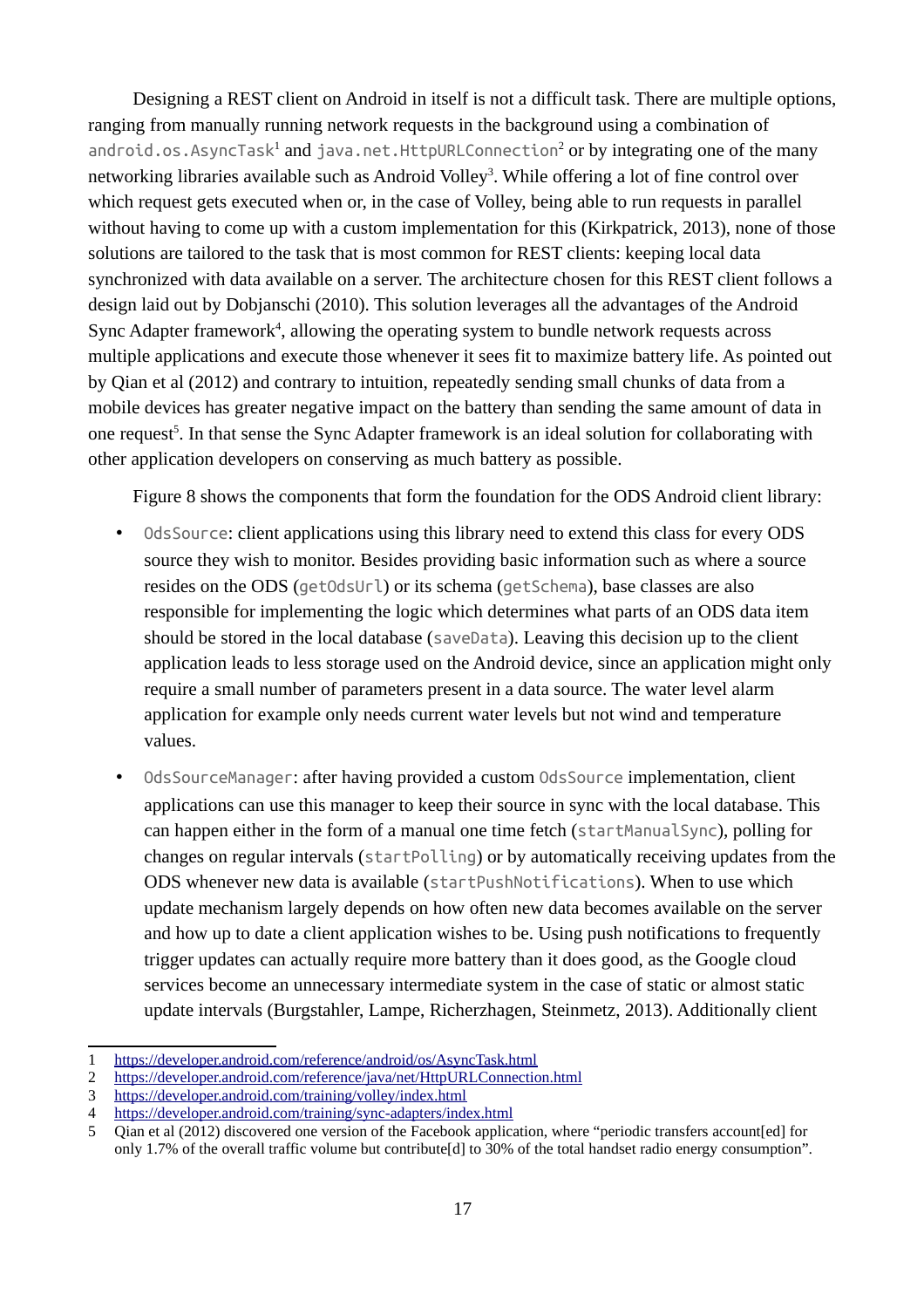applications usually don't require such short update intervals over a long period of time. For example the PegelOnline source is publishing new data on average about every minute, which if constantly fetched, will quickly drain the battery in the process of doing so.

- SyncAdapter: responsible for doing the actual synchronization with the ODS and part of the Android sync adapter framework.
- OdsContentProvider: provides client applications access to the local ODS database which contains the data of sources that were registered with the OdsSourceManager. Only the most recent data is stored, meaning that running the SyncAdapter a second time will update old values.
- GcmManager and GcmReceiver: while the manager is responsible for handling GCM related details, the receiver is called by the GCM framework whenever a push notification has been received from the ODS. This message is then forwarded to the OdsSourceManager which triggers a sync ("send-to-sync" approach).

Figure [9](#page-22-0) summarizes how the ODS library can be utilized by client applications.



#### **Android Application**

#### **Android ODS Library**

<span id="page-22-0"></span>*Figure 9: The ODS library usage. In order to work with the library the Android application needs to subclass* OdsSource*, e.g. like* PegelOnlineSource *which is being used by the* Pegel Alarm application. The application can then use this source in combination with the OdsSourceManager *to automate synchronization with the ODS, and the* OdsContentProvider *to query for local data which has been fetched from the ODS.*

#### **CEPS library**

The part of the client Android library that is responsible for communicating with the CEPS consists of tree main classes that are discussed in the following paragraphs (see figure [10\)](#page-23-1):

• Rule: a collection of parameters that, when forwarded to an EplAdapter on the CEPS, form the final EPL statement. For example in order to start an water level alarm on the CEPS, parameters included in a Rule are the name of a measurement station and a water level.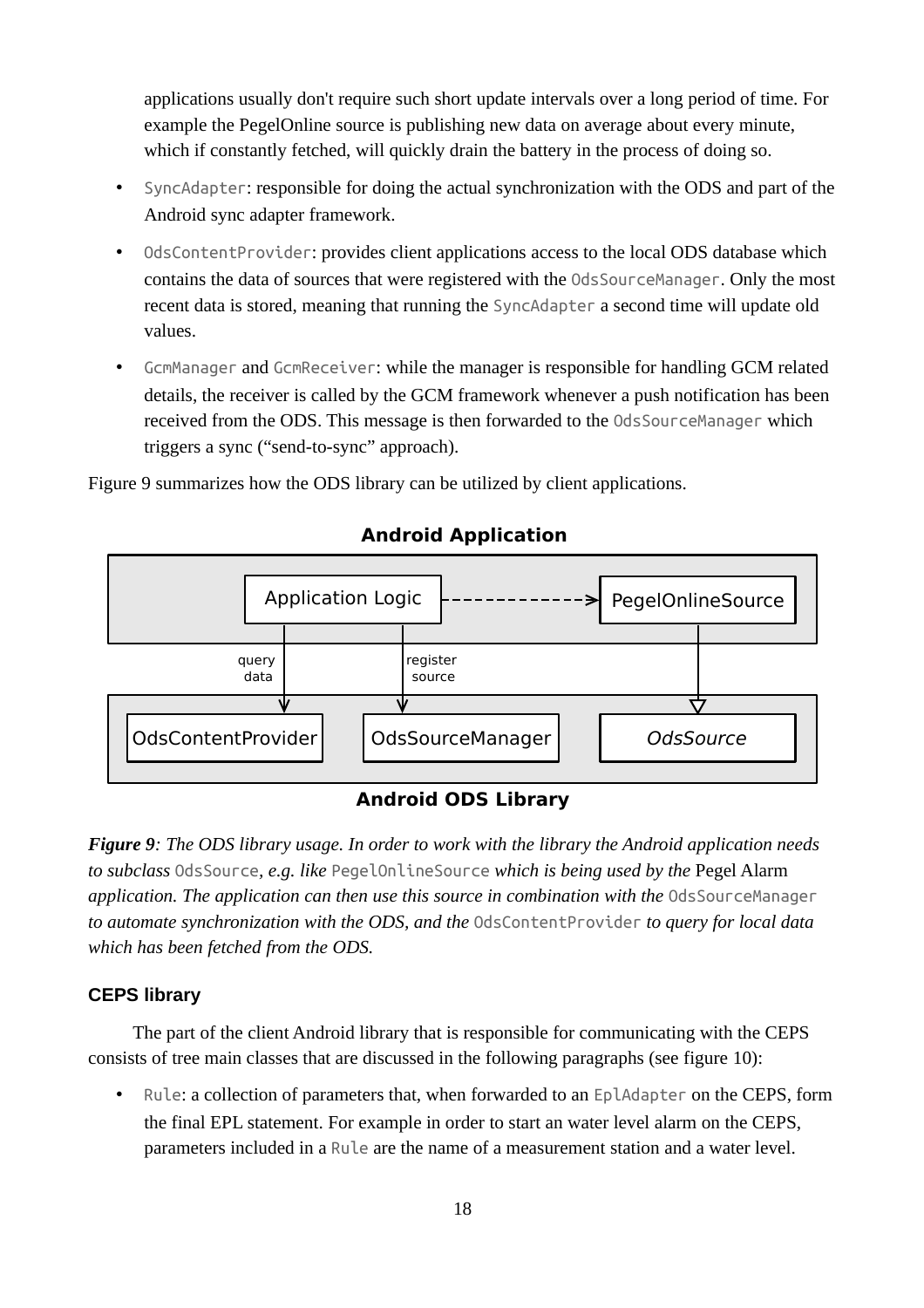- BaseEventReceiver: the only class which has to be extended by client applications when using this library. Whenever a rule has been triggered on the CEPS, this receiver is invoked with the corresponding rule and an event id. The event id can be used by the client application to fetch the event data that was generated while firing this rule on the CEPS.
- RuleManager: handles the registration and deregistration of rules on the CEPS. As these actions are potentially long running operations, they, like all network operations, cannot be executed on the UI thread but are passed on to a worker thread instead. As such there needs to be some mechanism for the client application to determine the current status of a running operation (getRegistrationStatus), which it can use to display to users but also to schedule a retry in case of errors. The manager persists any registered rules in a local database along with their current status, which can either be registered, unregistered, registration\_pending, deregistration\_pending, registration\_error or deregistration error.



<span id="page-23-1"></span>*Figure 10: The CEPS library architecture. In order to register a rule on the CEPS, clients need to instantiate a* Rule *which contains parameters that will be used by an* EplAdapter *on the CEPS (e.g. river name and water level for the* Pegel Alarm *application). This rule is then passed to the*  RuleManager *which does the actual communication with the CEPS. In order to receive notifications, client applications need to subclass and register and instance of*  BaseEventReceiver*, which will be triggered by the library whenever a rule on the CEPS has fired.*

#### <span id="page-23-0"></span>**2.3.6 The Android Sample Application**

The implemented sample Android application which makes use of all the above components is called *Pegel Alarm* (Water Level Alarm) and contains, roughly speaking, two features: the ability to schedule water level alarms that trigger whenever a river has risen above a certain threshold, and a collection of tools for viewing and analyzing current and past water levels across Germany. This section will cover the integration with the ODS and CEPS. See section [3.4](#page-33-0) for details on the user interface.

To build the alarm feature, a custom EplAdapter was added to the CEPS (PegelOnlineAdapter) which takes the name of a measurement station, a river name and water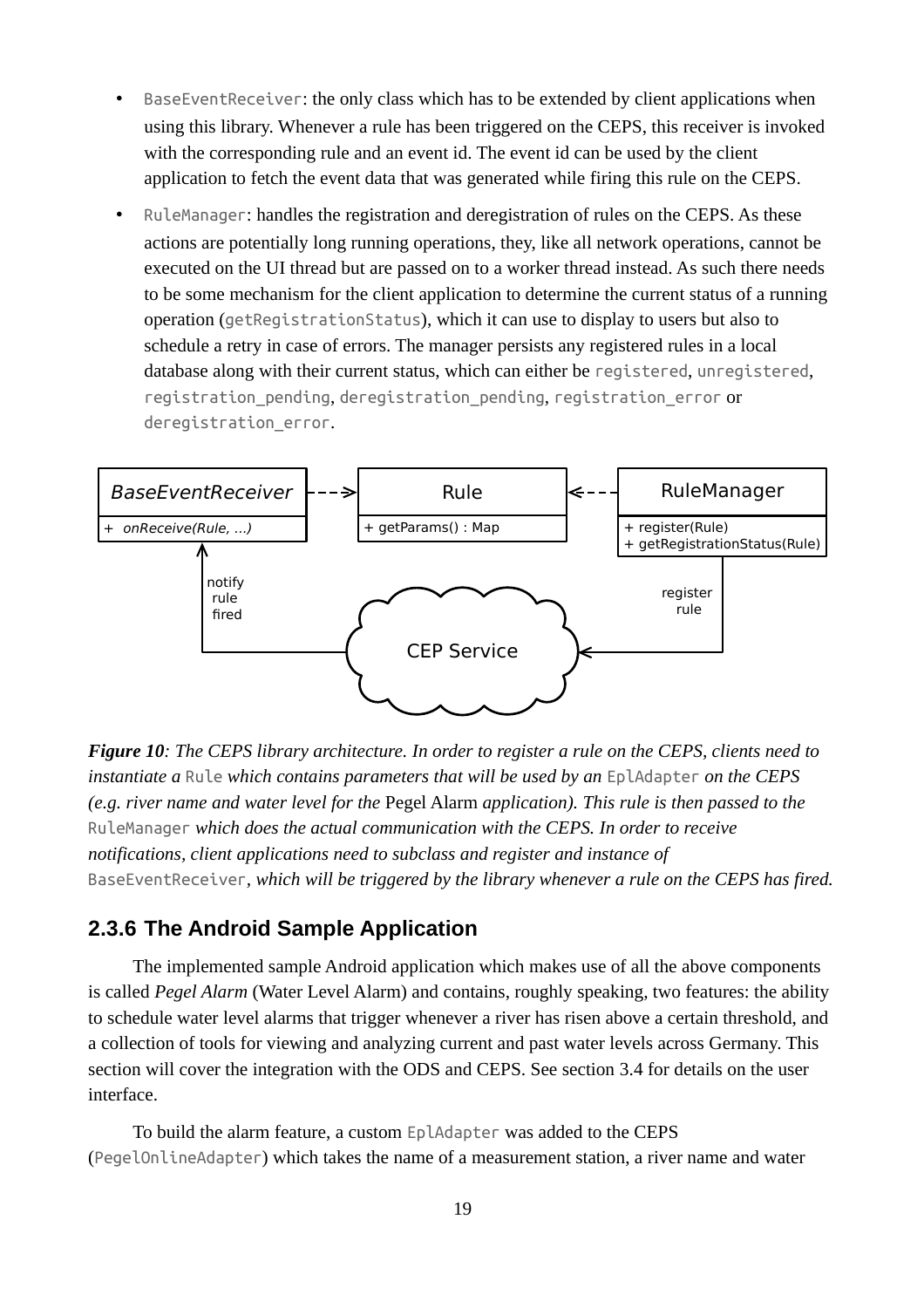level as parameters and returns an EPL statement that triggers every time two consecutive measurements were observed, where the first one is below the water level value, and the second one above (see also section [3.3\)](#page-32-0). The only job left for the *Pegel Alarm* application is to gather those parameters from the user, put them into to a Rule object and pass it to the RuleManager for processing.

Viewing and analyzing water level data works by tapping into the PegelOnline source which has been defined on the ODS. On first startup, *Pegel Alarm* triggers a one time manual sync with the OdsSourceManager, such that users can immediately start browsing the individual measurement stations. Additionally a monitor functionality was build on top of the ODS library, which, if activated, schedules a periodic sync with the OdsSourceManager and copies the ODS database after each sync, allowing users explore water level trends over time. Fetching data about individual stations, for example when a user is viewing details about a single station, is not done through the library, but rather by issuing a regular REST request, as it is unnecessary to synchronize all data contained within a source in this case.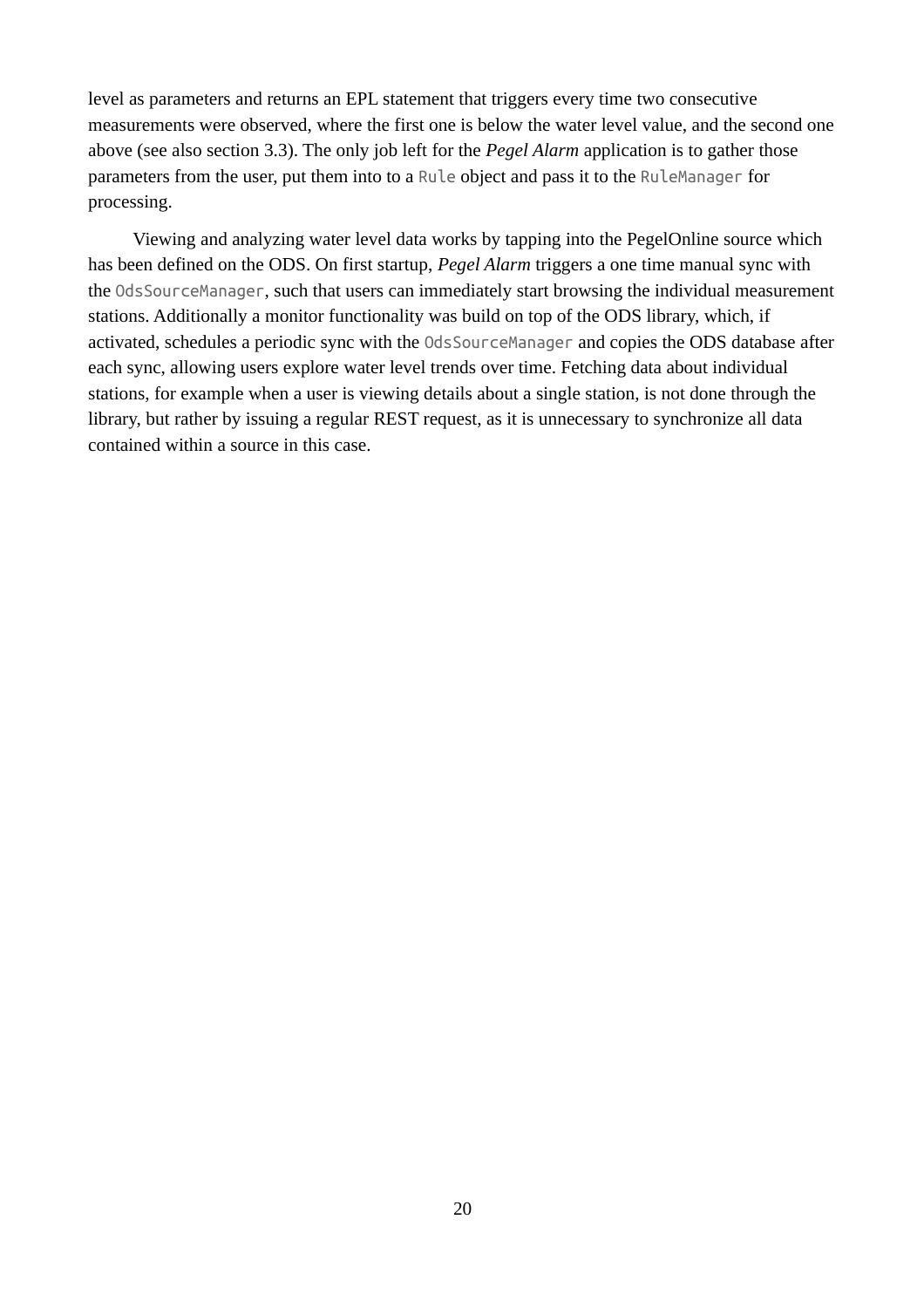## <span id="page-25-0"></span>**2.4 Limitations and Future Work**

#### <span id="page-25-1"></span>**2.4.1 Limitations**

From a technical perspective, the fact that the CEPS lacks the concept of users puts an additional burden on client application developers. As there is currently no support for fetching or updating all rules belonging to one user, persisting this information is delegated to client applications, in this case to the CEPS Android library. In many case, like the *Pegel Alarm* application, this limitation does not actually reduce the capabilities of the CEPS or what clients can do with it, but makes them more difficult to implement. However, building multiple client applications with run on different platforms (e.g. Android, iOS, web), but all want to share the same data belonging to one user (e.g. one user owns two phones), is nearly impossible without specifically handling synchronization between these devices on the client side.

Secondly the CEPS in its current design can only be extended to support additional CEP rules by creating a subclass of EplAdapter, which requires a Java developer with an event processing background to make this change. Chandy and Schulte however identified that "business users must be able to tailor event-processing applications to meet their changing needs" (2010, p. 58), something that the CEPS clearly does not support. While the framework built around the EplAdapter is already a first step towards an easily configurable system, it is limited in a sense that end users can only change rule parameters but not create completely new rules.

#### <span id="page-25-2"></span>**2.4.2 Future Work**

Additional work on the CEPS may address the challenge of creating a generic interface for accepting CEP rules, which would eliminate the need to apply changes to the server for each new client application.

On the client side the *Pegel Alarm* application could be extended to support more complex alarms by letting users choose from a wider range of parameters to monitor (e.g. wind strength, discharge of a river or outside temperature) or by combining multiple alarms using simple boolean algebra. Additionally a web client could be developed to target a wider audience.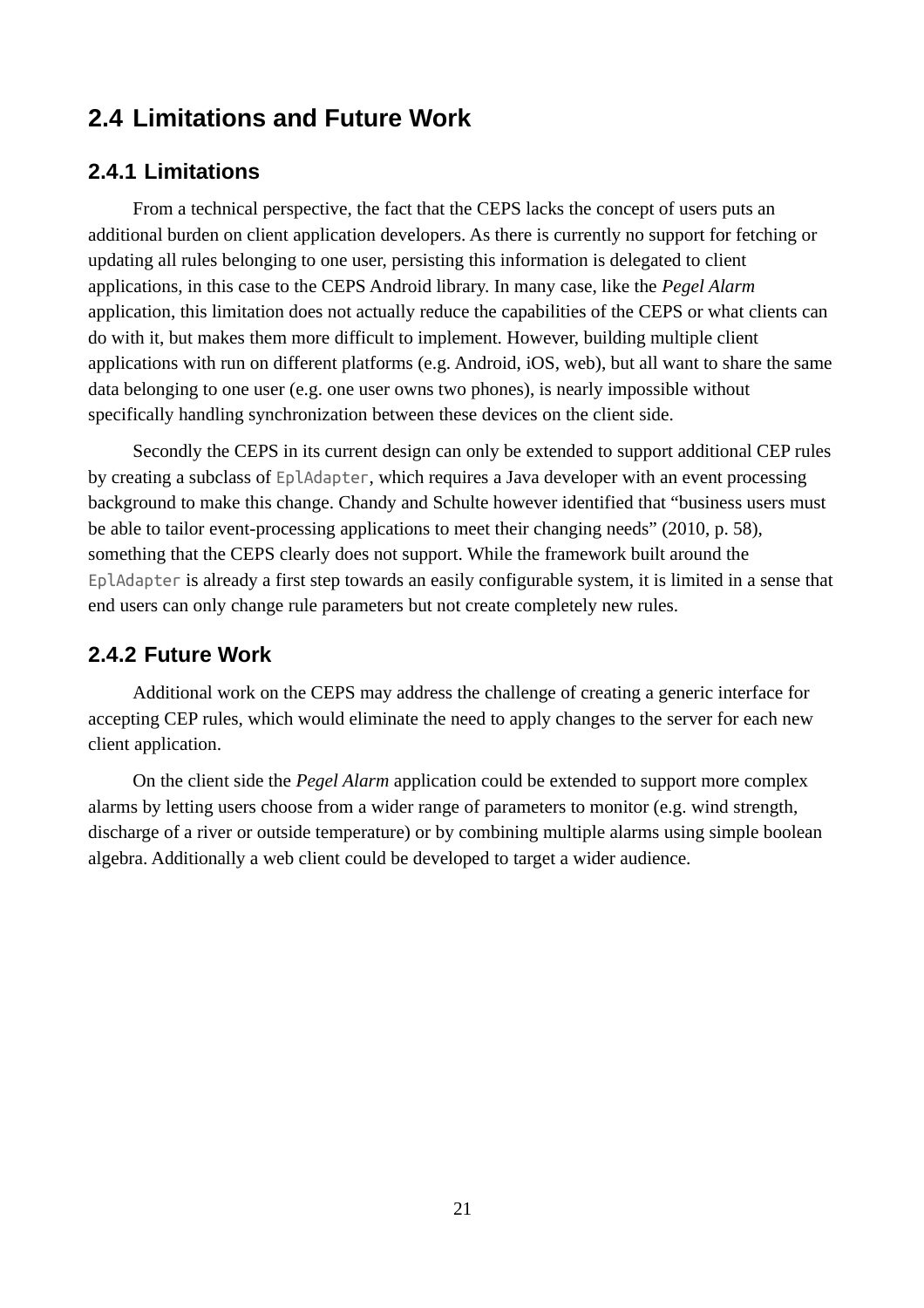## <span id="page-26-0"></span>**2.5 Related Work**

Gusev, Gushev, Ristov and Velkoski (2014) proposed a system which offers similar functionalities as the CEPS but targets users wishing to receive updates about website they frequently visit. Their Alert Notification as a Service (ANS) allows users to specify keywords or patterns that should be matched on a particular site and how they would like to be notified about these events, be it email, Skype, Twitter or via other social media channels. While the ODS and CEPS are targeting developers rather than end-consumers, the main difference to the ANS is the integration of a full fledged CEP engine into the CEPS, allowing the definition of arbitrary complex rules.

MetaXA (Metadata-processing XMPP-based architecture) on the other hand includes such a CEP component on the service side (Astrova, Kleiner, Koschel and Nitz, 2013), which is for example capable of detecting whether a mobile device has been stolen based on sensor data provided by the mobile device (e.g. camera, GPS, etc.). The overall architecture is similar to that of the CEPS, as both include an external service and a publish-subscribe pattern, with the exception that MetaXA relies on clients using an extended version of XMPP, where as the ODS and CEPS are capable of communicating with clients using different protocols (e.g. GCM, HTTP callbacks, …).

On the client side numerous applications have been published in the Google Play Store that offer similar functionalities as *Pegel Alarm*. Most notably they are Pegel-Online<sup>[1](#page-26-1)</sup>, RiverApp<sup>[2](#page-26-2)</sup>, Pegelstände Passau<sup>[3](#page-26-3)</sup> (Water Levels Passau), Hochwasser 2013<sup>[4](#page-26-4)</sup> (Flooding 2013), KremsAlarm<sup>[5](#page-26-5)</sup> and Hochwasser App Lahn<sup>[6](#page-26-6)</sup> (Flooding App Lahn). The first four can be broadly classified as human interfaces to the data from PegelOnline or other water portals. They all offer some mechanism for selecting rivers and measuring stations, inspecting water levels and other parameters and in some cases even viewing hydrographs that can be directly downloaded from PegelOnline. None however support any form of water alarms. KremsAlarm on the other hand allows users to define an alarm for one specific station (Kremsmünster, Austria which is located next to the river Krems) by fetching the latest water data at regular intervals. The Hochwasser App Lahm does something similar by informing the user whenever an official flood warning has been issued for the state of Hesse. As such, *Pegel Alarm* with its ability to define alarms for arbitrary rivers and stations paired with a battery efficient framework for supporting those rules, seems to be unique in the Android market.

<span id="page-26-1"></span><sup>1</sup> <https://play.google.com/store/apps/details?id=org.cirrus.mobi.pegel>

<span id="page-26-2"></span><sup>2</sup> <https://play.google.com/store/apps/details?id=de.android.riverapp>

<span id="page-26-3"></span><sup>3</sup> [https://play.google.com/store/apps/details?id=de.uni\\_passau.fim.eislab.pub.pegelstandderdreifluesse](https://play.google.com/store/apps/details?id=de.uni_passau.fim.eislab.pub.pegelstandderdreifluesse)

<span id="page-26-4"></span><sup>4</sup> <https://play.google.com/store/apps/details?id=de.se.hochwasser>

<span id="page-26-5"></span><sup>5</sup> <https://play.google.com/store/apps/details?id=net.sauft.gasi.kremsalarm>

<span id="page-26-6"></span><sup>6</sup> <https://play.google.com/store/apps/details?id=de.hwlz.app>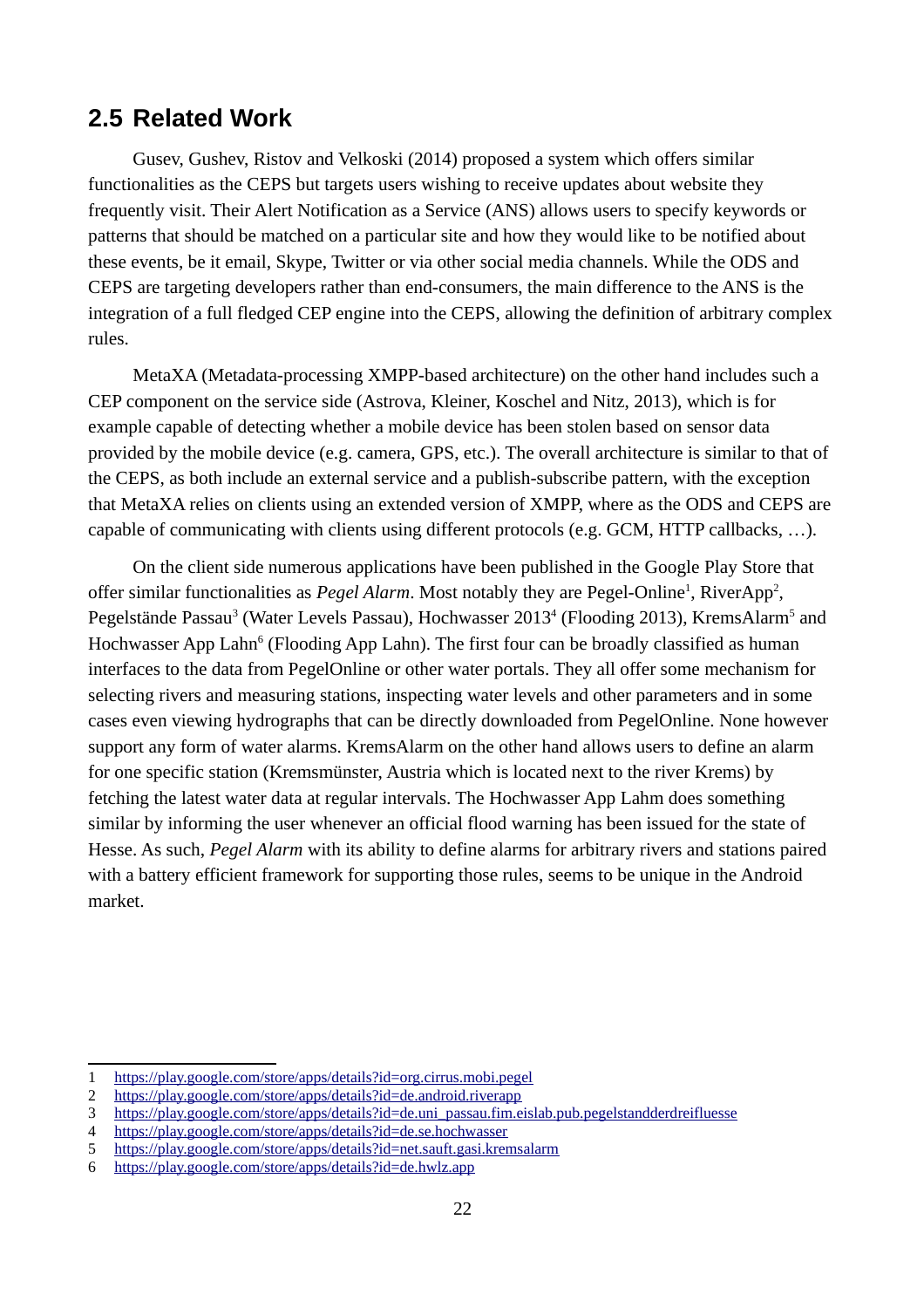## <span id="page-27-0"></span>**2.6 Conclusion**

In this thesis we designed, implemented and evaluated a notification service which allows clients to be informed about arbitrary complex events, that are processed and evaluated by an external service rather than directly on the client side. The notification service uses the Open Data Service under development at the professorship for tapping into multiple open data sources. Additionally an Android client library for communicating with these two services has been designed, that serves as a battery efficient framework for keeping remote data on the ODS in sync with a local device and as a client implementation of the notification service. Finally the Android application *Pegel Alarm* was built to evaluate these two services and how well they interact with the Android client library. The application allows users in Germany to define thresholds for water levels, which when crossed, trigger a notification, warning the user that the current water level is now above that threshold.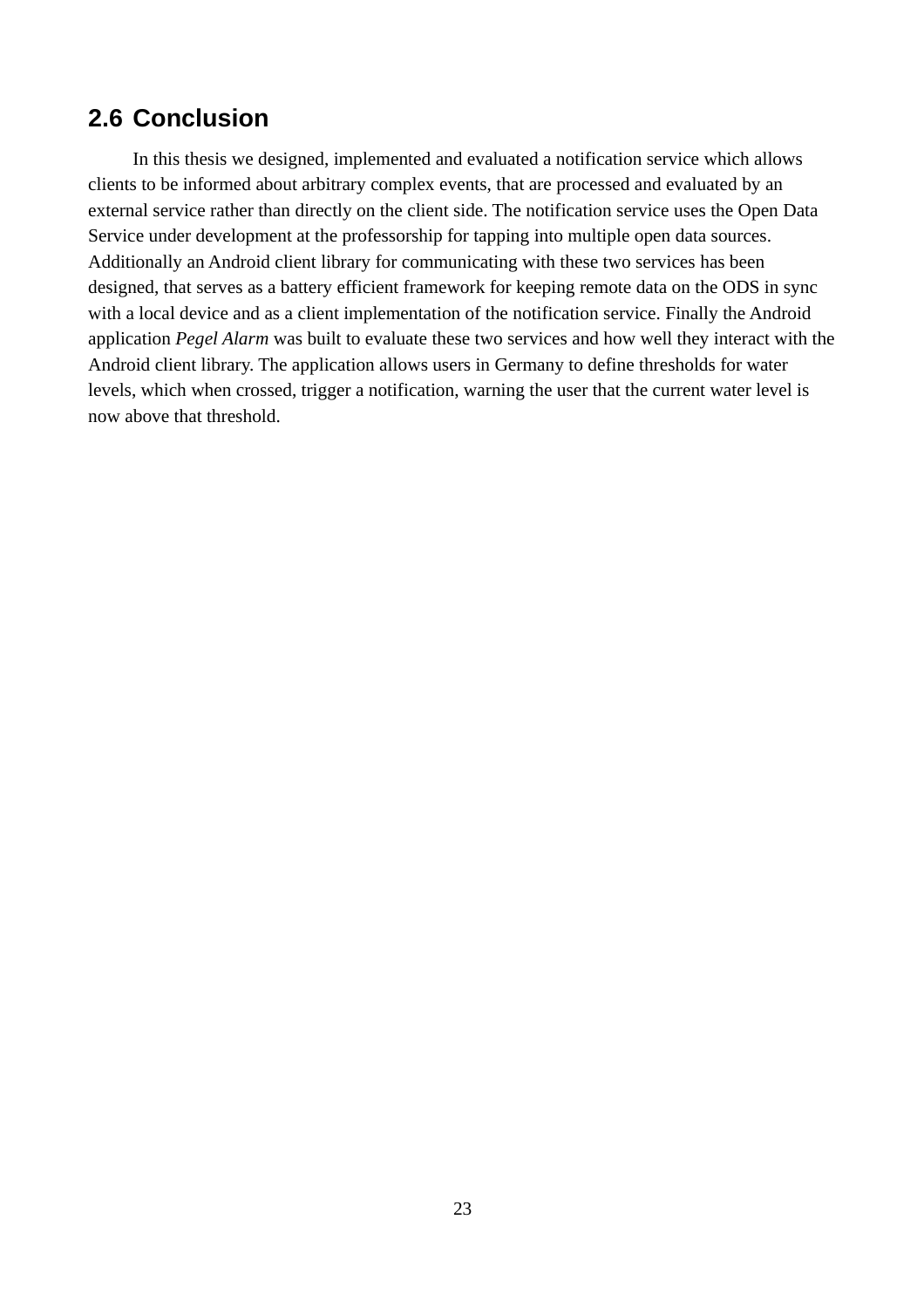## <span id="page-28-0"></span>**3 Elaboration of Research Chapter**

This chapter serves as an extension which covers some of the design decision and work results more depth. Section [3.1](#page-28-1) picks up on the license discussions of [2.2.3](#page-11-0) by taking a closer look at the GNU GPL and applying it to the ODS. Section [3.2](#page-31-0) provides an overview of which water level providers were contacted regarding having their data integrated with the ODS and their respective replies. Sections [3.3](#page-32-0) and [3.4](#page-33-0) focuses on the sample Android application (see [2.3.6\)](#page-23-0), by firstly showing how client requests are translated into valid EPL statements inside the notification service, and secondly by briefly presenting the android application user interface.

## <span id="page-28-1"></span>**3.1 Integrating a GNU GPL Component into a non GPL Project**

This section tries to shed some light onto the question, whether the ODS and Esper can be combined in one software project without violating any of the respective license terms. EsperTech has published its core product, the CEP engine, under two licenses<sup>[1](#page-28-2)</sup>: the GNU GPL  $v2<sup>2</sup>$  $v2<sup>2</sup>$  $v2<sup>2</sup>$  and a commercial license which can be purchased directly from EsperTech. The ODS is being distributed under the GNU AGPL  $v3^3$  $v3^3$  $v3^3$ , which goes beyond the viral copy-left effects of the GPL by also requiring developers to publish enhancements they have made to the ODS in cases where it is solely operated over the web. The following discussion does not only focus on combining GPL with AGPL software, but rather analyses how or whether arbitrary, including proprietary, licenses can be integrated with a GPL component by using Esper as an example.

As this discussion essentially evolves around the question when a project that uses a GPL component is covered by the viral license effects and when not, it is worthing taking a closer look at what exactly causes this viral effect. Jaeger and Metzger (2011) point out that the copy-left effect stems from the following paragraph of the GPL (section 2b):

*,,You must cause any work that you distribute or publish, that in whole or in part contains or is derived from the Program or any part thereof, to be licensed as a whole at no charge to all third parties under the terms of this License."*

In short, any program which can be considered "derived" of some GPL element has to be published under the GPL as well. Unfortunately the GPL does itself not define what exactly constitutes a derived program, nor is there any general widely accepted definition for the term (Jaeger, Metzger, 2011).

One way of interpreting "derived", is by looking at the technical details of how two programs were combined to form a new product. The GPL FAQ published by the Free Software Foundation does just that, by stating that whenever a GPL component is statically or dynamically linked, the result must be subject to the GPL. On the other hand, "pipes, sockets and command-line arguments

<span id="page-28-2"></span><sup>1</sup> <http://www.espertech.com/download/public/EsperTech%20licensing.pdf>

<span id="page-28-3"></span><sup>2</sup> <https://www.gnu.org/licenses/gpl-2.0.html>

<span id="page-28-4"></span><sup>3</sup> <https://www.gnu.org/licenses/agpl-3.0.html>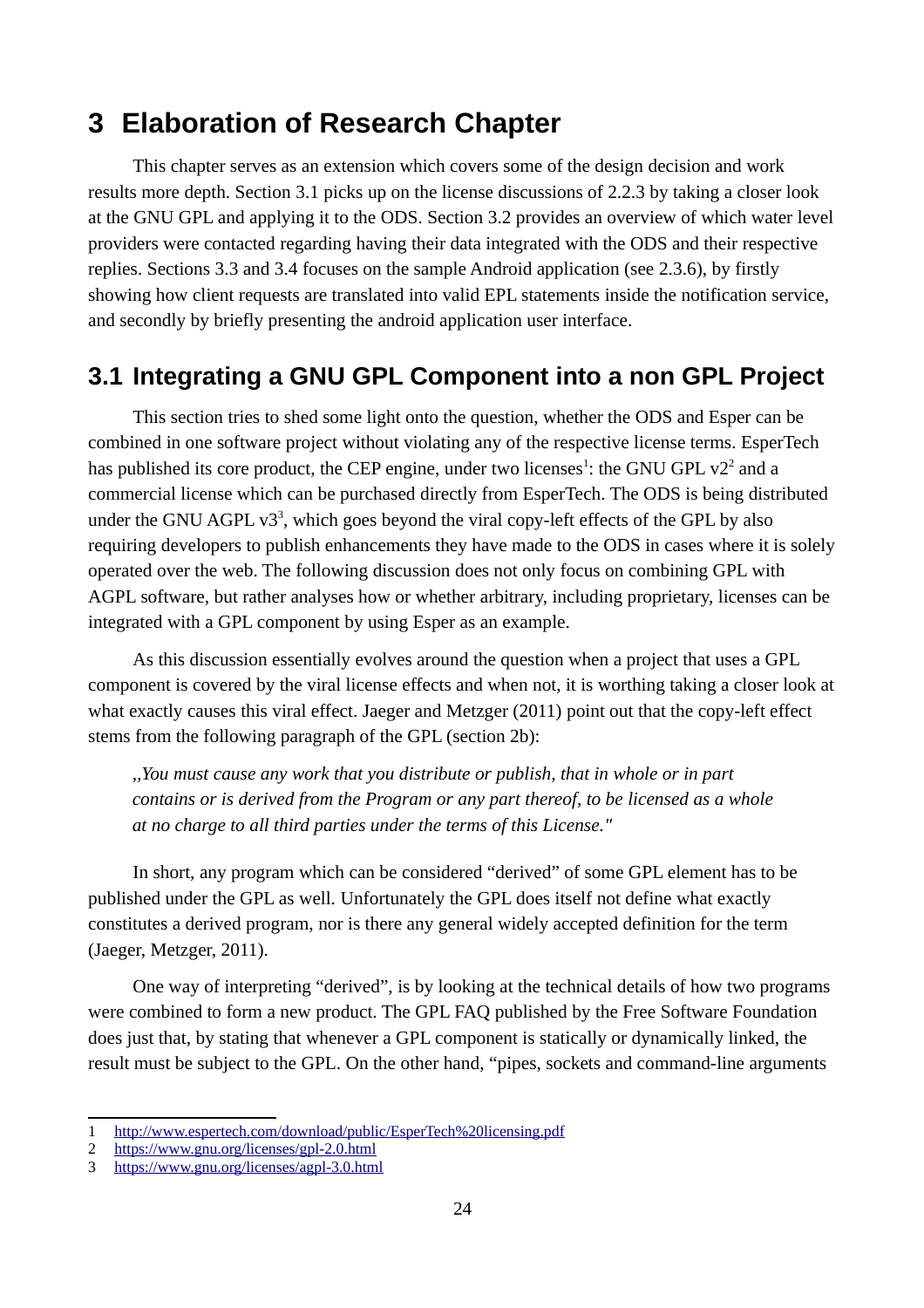are communication mechanisms normally used between two separate programs"<sup>[1](#page-29-0)</sup>. What sounds like a clear cut definition at first, is suffering from 2 mayor flaws:

- Firstly, the term "normally" leaves room for interpretation.
- Secondly, the FAQ, unlike the license itself, are not a legally binding document but merely the interpretation of the Free Software Foundation that has no affect on the agreement (the GPL) made between a developer and a user (Katz, 2007, p. 14).

In general defining the term "derived program" by only relying on the type of interfaces used without considering the content transmitted is bound to fail, as any GPL component could be easily converted into a non GPL version by simply adding a network layer of some sorts, which is made possible due to the open source nature of these projects (Jaeger, 2008).

Another way of going about interpreting the copy-left clause, is by looking at the copyright laws of the prospective countries. Rosen (2001) uses this approach and arrives at the conclusion, that "if the licensee doesn't modify the original GPL-licensed program, but merely runs it, he is not creating a derivative work", which is partially based on the fact that the GPL only uses the phrase "contains or is derived from", but not "combination". Hence merely combining components does not create a derivative work according to this explanation. However Rosen finishes her article with a word of caution, warning readers that the interpretation of the copyright law varies from country to country and that it always takes an knowledgeable attorney to review each case.

Lastly one could ask how other large software projects have dealt with this issue. After all, the GPL v2 has been released in June 1991 and numerous popular projects have been, and still are, using this license, such as the Linux Kernel<sup>[2](#page-29-1)</sup>. One such study carried out by German and Hassan (2009) has identified a number of common patterns used in the software industry to circumvent this problem. The results divide the patterns into those which can be applied by a licensor or licensee to make a particular linkage possible. On the licensee side those patterns are most notably either explicitly asking for an exception or permission, requiring end users to build the derived program themselves by providing them with a patch, finding an alternate component with a different license or making sure that the new program is considered a collective and not a derived program. When comparing those options with the Esper ODS integration problem, only the last pattern is applicable as asking for permission were bound to fail should the ODS ever be published under a commercial license, and finding an alternative CEP engine would be besides the point of this discussion.

Having analyzed different interpretations of the GPL, the following discusses their consequences for Esper and the ODS. While the notification service does not require the CEP engine to be modified and therefore including the Esper library in the ODS should be fine from a GPL point of view according to Rosen, there will always be a remaining risk, especially since this integration was likely not intended by the developers at EsperTech. The solution we found realizes the notification service as a separate server program which receives data from the ODS via its regular REST API. This way the ODS no longer depends on the notification service and therefore

<span id="page-29-0"></span><sup>1</sup> <https://www.gnu.org/licenses/gpl-faq.html#MereAggregation>

<span id="page-29-1"></span><sup>2</sup> <https://www.kernel.org/>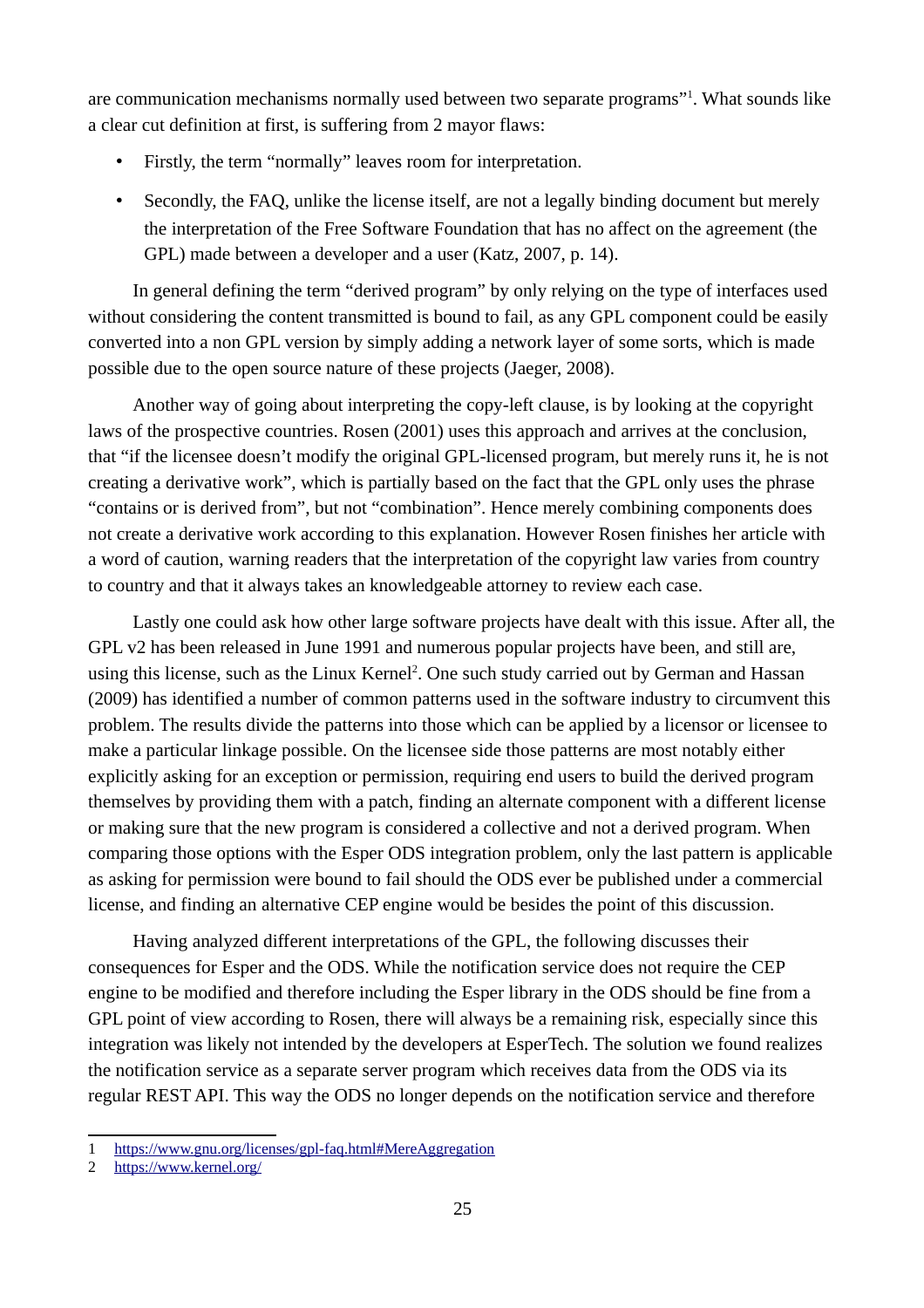also not on Esper, but rather the other way around. Additionally this setup leads to a true separation of concerns, allowing the components to scale according to their needs without having to affect the respectively other service.

Unfortunately such a solution is specific to the case of the ODS and notification service and can hardly be considered general advice on whether and how to integrate GPL components in a non GPL landscape.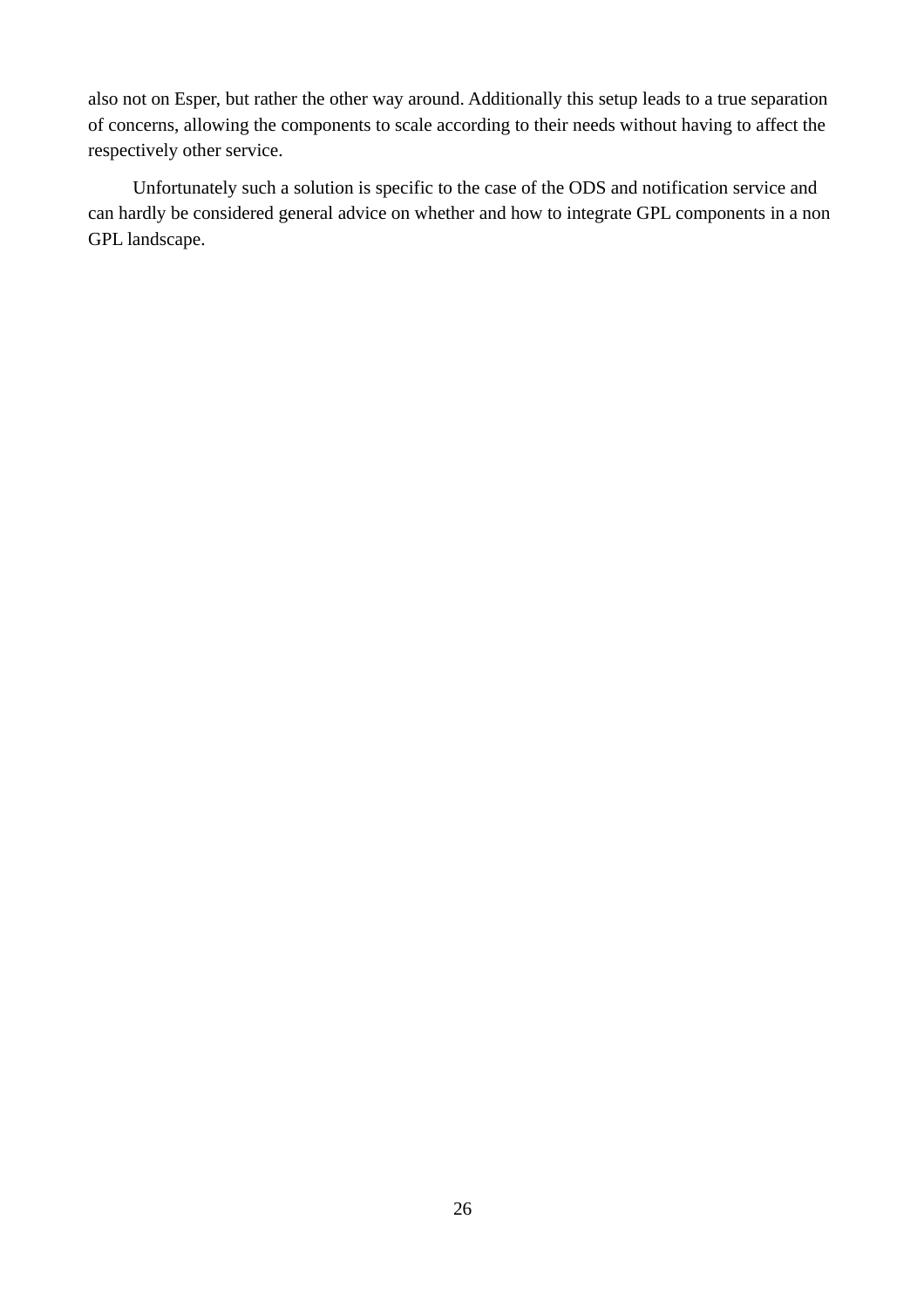## <span id="page-31-0"></span>**3.2 Consolidating Water Level Portals in the ODS**

Historically offering hydrological data to the public, be it flooding or quality related, has been the responsibility of the individual German states<sup>[1](#page-31-2)</sup> (§7 and §79, Wasserhaushaltsgesetz / water economy regulations, 2013), with the exception of those rivers used by the shipping industry, which are managed on a national level<sup>[2](#page-31-3)</sup>. Due to the lack of a central organization, a total of 14 distinct online portals<sup>[3](#page-31-4)</sup> have emerged that are all using different approaches for publishing data.

| <b>State</b>           | <b>Permission to use</b><br>data with the ODS | <b>Reasons</b>                             |
|------------------------|-----------------------------------------------|--------------------------------------------|
| Baden-Württemberg      | N <sub>0</sub>                                | State should be sole source of information |
| Bavaria                | N <sub>0</sub>                                | None given                                 |
| <b>Brandenburg</b>     | Yes                                           |                                            |
| Hesse                  | N <sub>0</sub>                                | State should be sole source of information |
| <b>Lower Saxony</b>    | N <sub>0</sub>                                | None given                                 |
| Mecklenburg-Vorpommern | Yes                                           | -                                          |
| North Rhine-Westphalia | N <sub>0</sub>                                | Only in exchange for a fee                 |
| Rhineland-Palatinate   | N <sub>0</sub>                                | State should be sole source of information |
| Saarland               | N <sub>0</sub>                                | None given                                 |
| Sachen-Anhalt          | N <sub>0</sub>                                | State should be sole source of information |
| Schleswig-Holstein     | -                                             | No reply                                   |
| Thuringia              | N <sub>0</sub>                                | State should be sole source of information |

<span id="page-31-1"></span>*Table 1: State permissions to integrate water level portals with the ODS.*

Seeing that the ODS was designed for dealing with heterogeneous data sources, consolidating all German water portals into one seemed like a perfect task for the ODS. Ultimately however this enterprise was abandoned due to the missing permission of too many portal providers. Out of 14 states that are publishing data online, 12 were contacted regarding their terms of use and whether they would approve of having the ODS fetch data from their sites. Eleven states replied, out of which only two agreed and all other nine refused to have their data redistributed through the ODS. Table [1](#page-31-1) shows the outcome of these inquiries. States not contacted were Saxony and Hamburg.

<span id="page-31-2"></span><sup>1</sup> More specifically the responsibilities are organized around so called water basin units, of which there are 10 in Germany. They are independent of state and national borders, requiring states to cooperate whenever they are within such an area that covers multiple states (Wasserhaushaltsgesetz / water economy regulations, 2013).

<span id="page-31-3"></span><sup>2</sup> [http://www.wsv.de/Wir\\_ueber\\_uns/index.html](http://www.wsv.de/Wir_ueber_uns/index.html)

<span id="page-31-4"></span><sup>3</sup> A collection of those portals can be found at [http://hochwasserzentralen.de/.](http://hochwasserzentralen.de/) Bremen links to the official site of PegelOnline and Berlin to the portal of Brandenburg, leaving 14 distinct water level providers.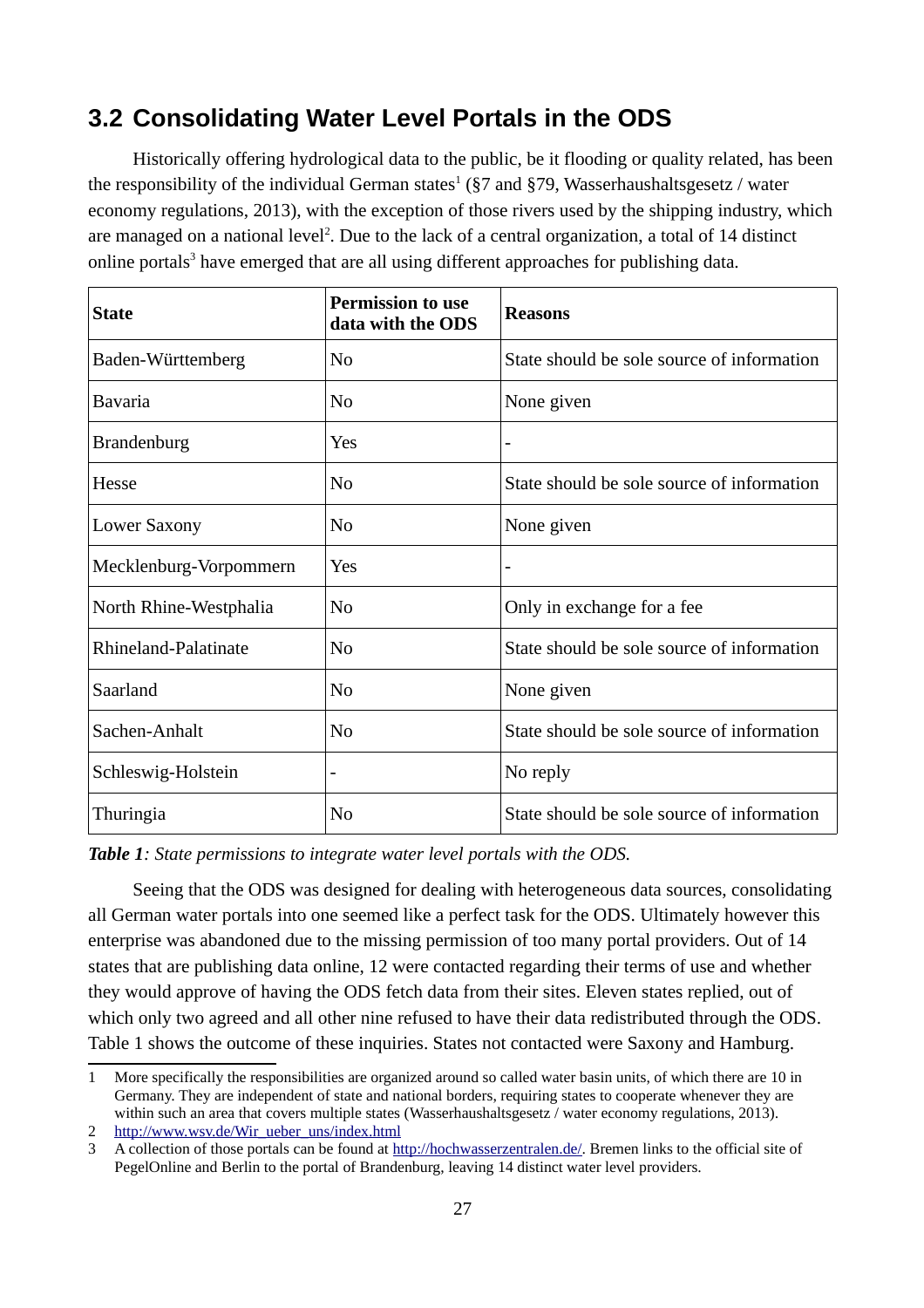## <span id="page-32-0"></span>**3.3 Water Level Alarm EPL Statement**

The EplAdapter used for creating water level alarms (PegelOnlineAdapter) takes three parameters called STATION, RIVER and LEVEL and converts those to an EPL instruction as shown below:

```
select station1, station2 from pattern
         \lceil every station1=`de-pegelonline` 
     \overline{ } longname = 'STATION' 
                         and BodyOfWater.longname = 'RIVER' 
                        and timeseries.firstof(i \Rightarrow i.shortname = 'W') is not null
     \left( \begin{array}{c} \end{array} \right)\rightarrow station2=`de-pegelonline` 
     \overline{a} longname = 'STATION' 
                         and BodyOfWater.longname = 'RIVER' 
                        and timeseries.firstof(i \Rightarrow i.shortname = 'W') is not null
     \left( \begin{array}{c} \end{array} \right) ] 
          where 
              station1.timeseries.firstof(i \Rightarrow i.shortname = 'W'
                          and i.currentMeasurement.value <= LEVEL) is not null 
               and 
               station2.timeseries.firstof(i => i.shortname = 'W'
                          and i.currentMeasurement.value > LEVEL) is not null 
1
2
 3
 4
 5
 6
7
8
9
10
11
12
13
14
15
16
17
18
19
20
21
22
```
The following paragraphs analyze the above rule by starting with the basic format for EPL statements in Esper:

select <selection> from <event source> where <filter>

The event source in this case is a so called "pattern", which in Esper is mapped to any two consecutive events (here stations including their recorded measurements for one particular timestamp) that match a list of conditions specified in the parentheses that follow. The filter after the where keyword can be used to further narrow down which events should be chosen. In the case of water alarms only stations are kept which

- contain a water measurement (timeseries[i].shortname =  $W'$ ), as PegelOnline stations can monitor multiple parameters at the same time, such as wind, temperature and water levels.
- have a water level above or below the user defined value, depending on whether looking at station1 or station2 (timeseries[i].currentMeasurement.value >= LEVEL).

Only when all of these conditions are met will station1 and station2 contain two measurements which indicate that a water level has risen above a certain value. Those two stations are then returned from the Esper engine and made available to clients in the EventManager.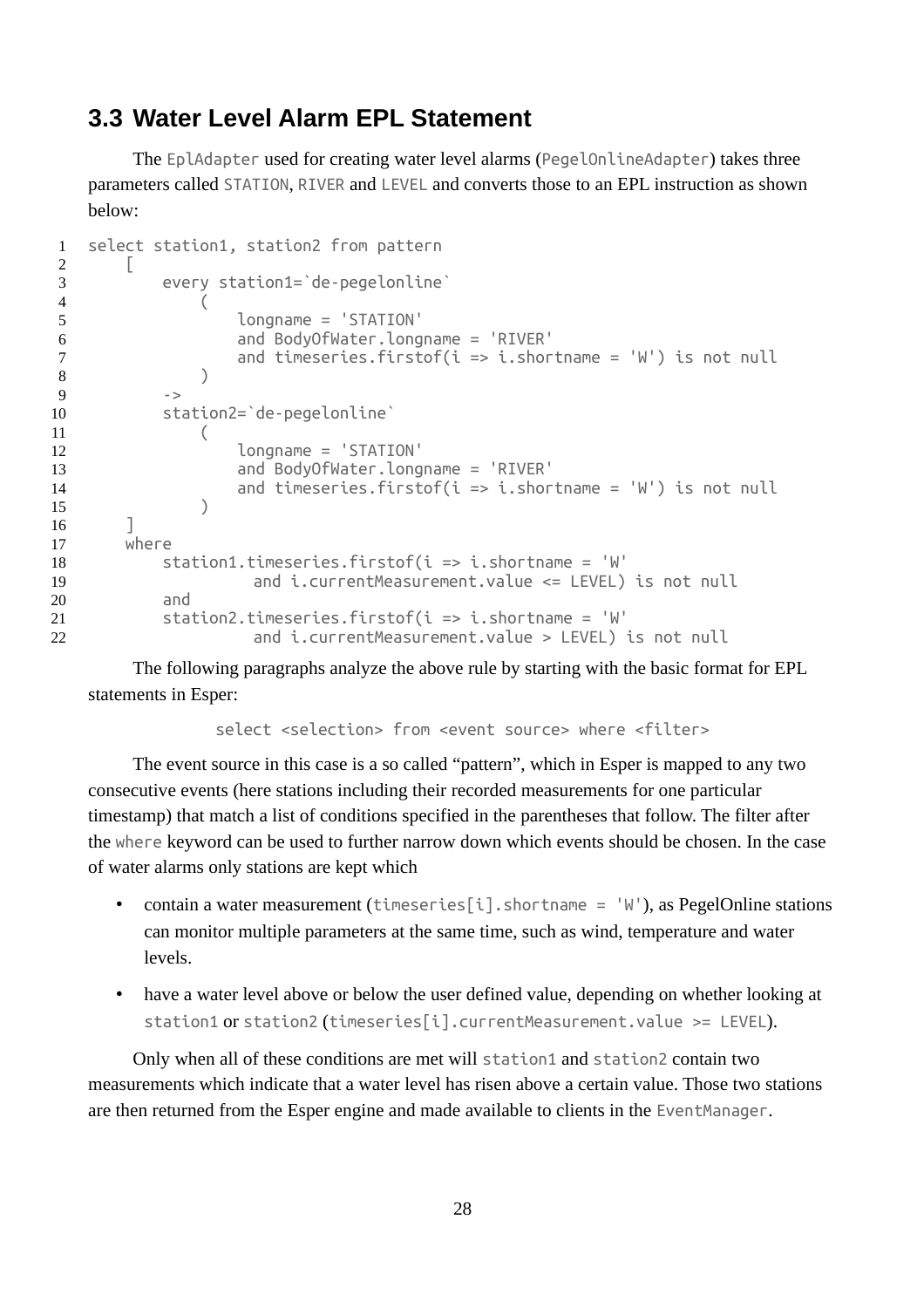## <span id="page-33-0"></span>**3.4** *Pegel Alarm* **User Interface**

The *Pegel Alarm* user interface is structured around three main components: news, alarms and water levels. When first starting the application the user is presented with the main menu in the form of a navigation drawer<sup>[1](#page-33-2)</sup> which shows those three sections (see figure [11\)](#page-33-1). The following paragraphs give a brief explanation of each.



*Figure 11: The main menu showing the three primary sections (excluding settings): news, alarms and water levels.*

#### <span id="page-33-1"></span>**News**

This section is selected by default when opening the application and gives a quick overview of past important events, hence the name "News". Each item is displayed in the form of a swipeable card, similar to the Google Now application<sup>[2](#page-33-3)</sup>. *Pegel Alarm* comes with a set of three news items already present which act as a quick tutorial for new users by helping them navigate to other sections when clicked. Each time an alarm has been triggered, an additional news item will be added to this list, telling the user about which alarm has fired and why. To better inform users about important events, each news item can be configured to cause an Android notification when being

<span id="page-33-2"></span><sup>1</sup> <https://developer.android.com/design/patterns/navigation-drawer.html>

<span id="page-33-3"></span><sup>2</sup> <https://www.google.com/landing/now/>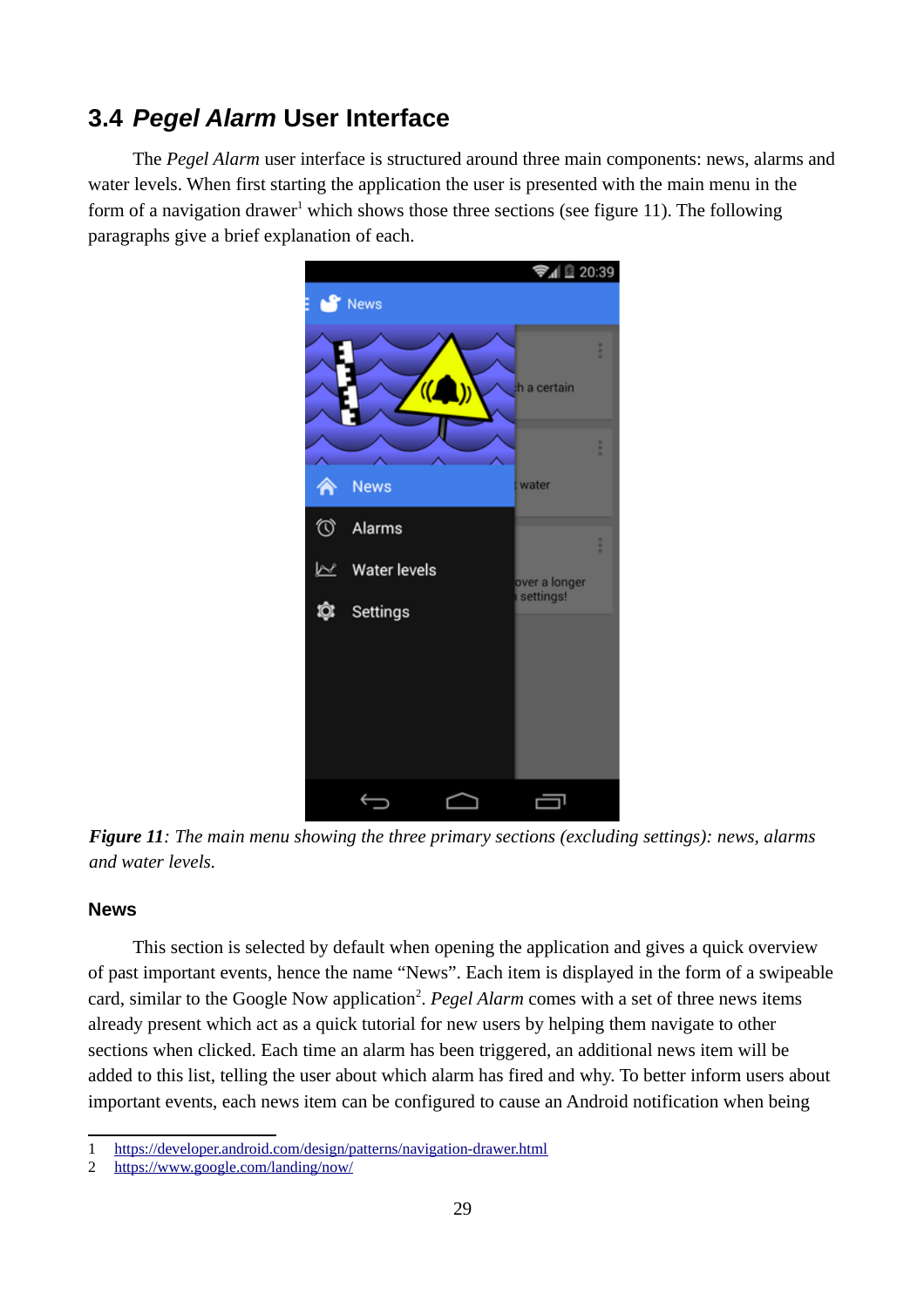created, eliminating the need to regularly check back to this site to see what has happened.

Future work on this application might included additional sources to display in the news section, such as official warnings released by government offices (e.g. provided by the German central flooding organization<sup>[1](#page-34-0)</sup>), unusual or critical weather conditions or information about collaboration efforts in times of flooding.



*Figure 12: The news section. The three bottom cards show a quick tutorial for new users. The top card indicates that an alarm has been triggered.*

#### **Alarms**

Here users can get an overview of all started alarms. New ones can be added by first selecting a river and station, either from a list or from a map (see figure [17\)](#page-39-0), before entering the water level threshold. An additional option allows users to choose, whether the alarm should be triggered whenever the water level has risen above or below the provided threshold. In cases where users are unsure about what water level to enter or would like to review past values, the alarm creation screen features a button at the bottom which will display all current data about the selected station right on the same screen. This spares users from having to navigate back and forth between different parts of the application (see figure [13\)](#page-35-0). Future work might include a graphical selection tool (e.g. by dragging the threshold up and down along a measuring scale), which would make picking a water

<span id="page-34-0"></span><sup>1</sup> For example<http://hochwasserzentralen.de/>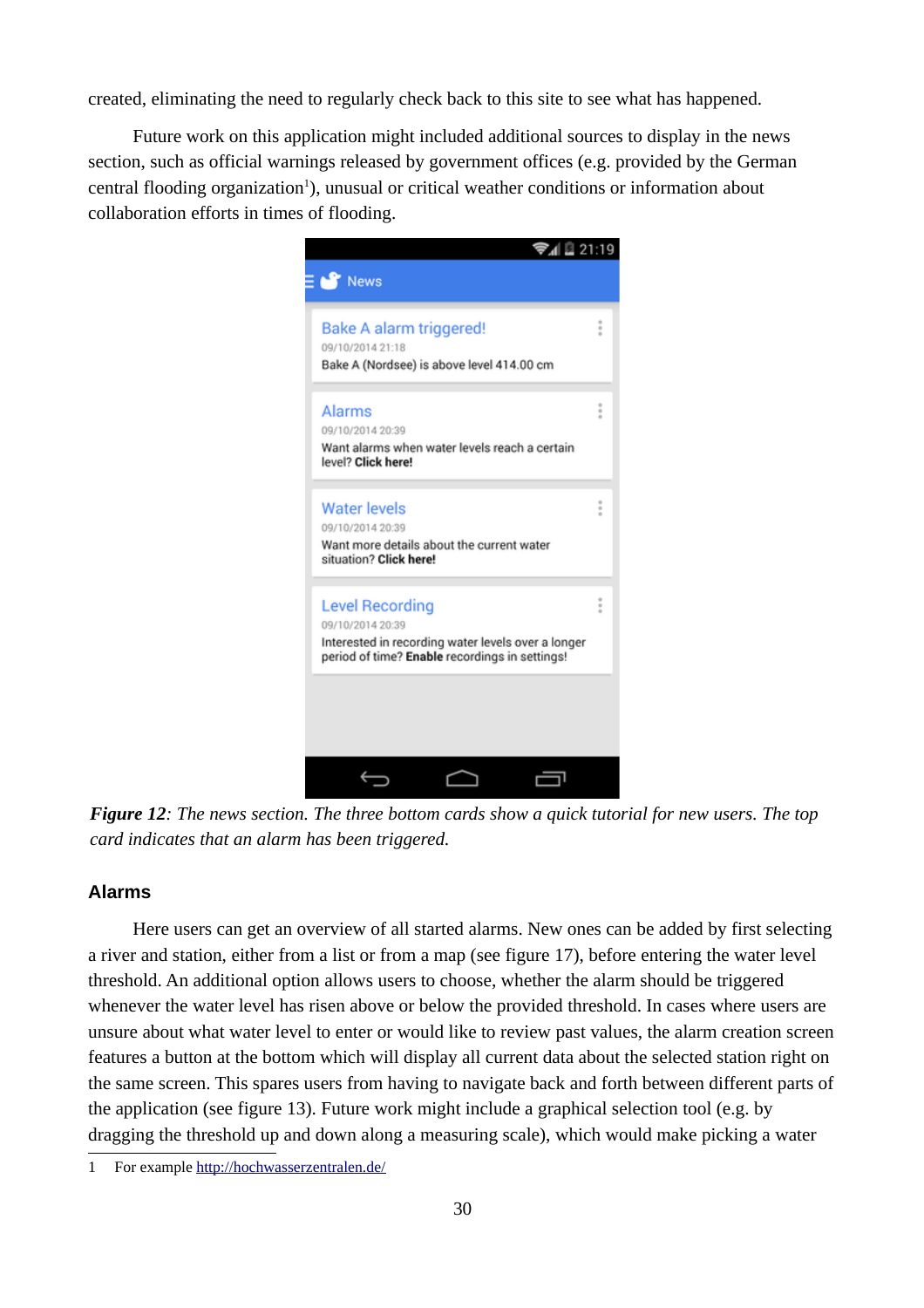level quicker by skipping the process of manually entering a number.

| ▼』 20:43                                         | <b>▼</b> 』 20:43                                                                                                                                                  |
|--------------------------------------------------|-------------------------------------------------------------------------------------------------------------------------------------------------------------------|
| <b><select b="" level<="" water=""></select></b> | <b>(Select water level</b>                                                                                                                                        |
| <b>Station</b><br>Aller - Eitze                  | <b>Station</b><br>Aller - Eitze                                                                                                                                   |
|                                                  | Water level in cm                                                                                                                                                 |
| Water level in cm                                |                                                                                                                                                                   |
| Water level                                      | Water level                                                                                                                                                       |
| Alarm when water is                              | Alarm when water is                                                                                                                                               |
| above level                                      | above level                                                                                                                                                       |
| below level                                      | below level                                                                                                                                                       |
| Start alarm                                      | Start alarm                                                                                                                                                       |
| Show station info                                | <b>Measurement</b><br>09/10/2014 18:45<br>Timestamp                                                                                                               |
|                                                  | 257.9 cm                                                                                                                                                          |
|                                                  | <b>Characteristic Values</b><br>Average high water level (MHW)<br>556.0 cm<br>Average water level (MW)<br>327.0 cm<br>Average lower water level (MNW)<br>234.0 cm |
|                                                  |                                                                                                                                                                   |

<span id="page-35-0"></span>*Figure 13: The screen for starting a new water level alarm. To avoid confusion, detailed data about the selected station is hidden by default.*

Since starting a new alarm requires the application to communicate with the CEPS server, the processes of starting an alarm can fail, for example due to a missing network connection. When this happens, the alarms overview screen will display a small error message, prompting the user to retry the registration (see figure [14\)](#page-36-0).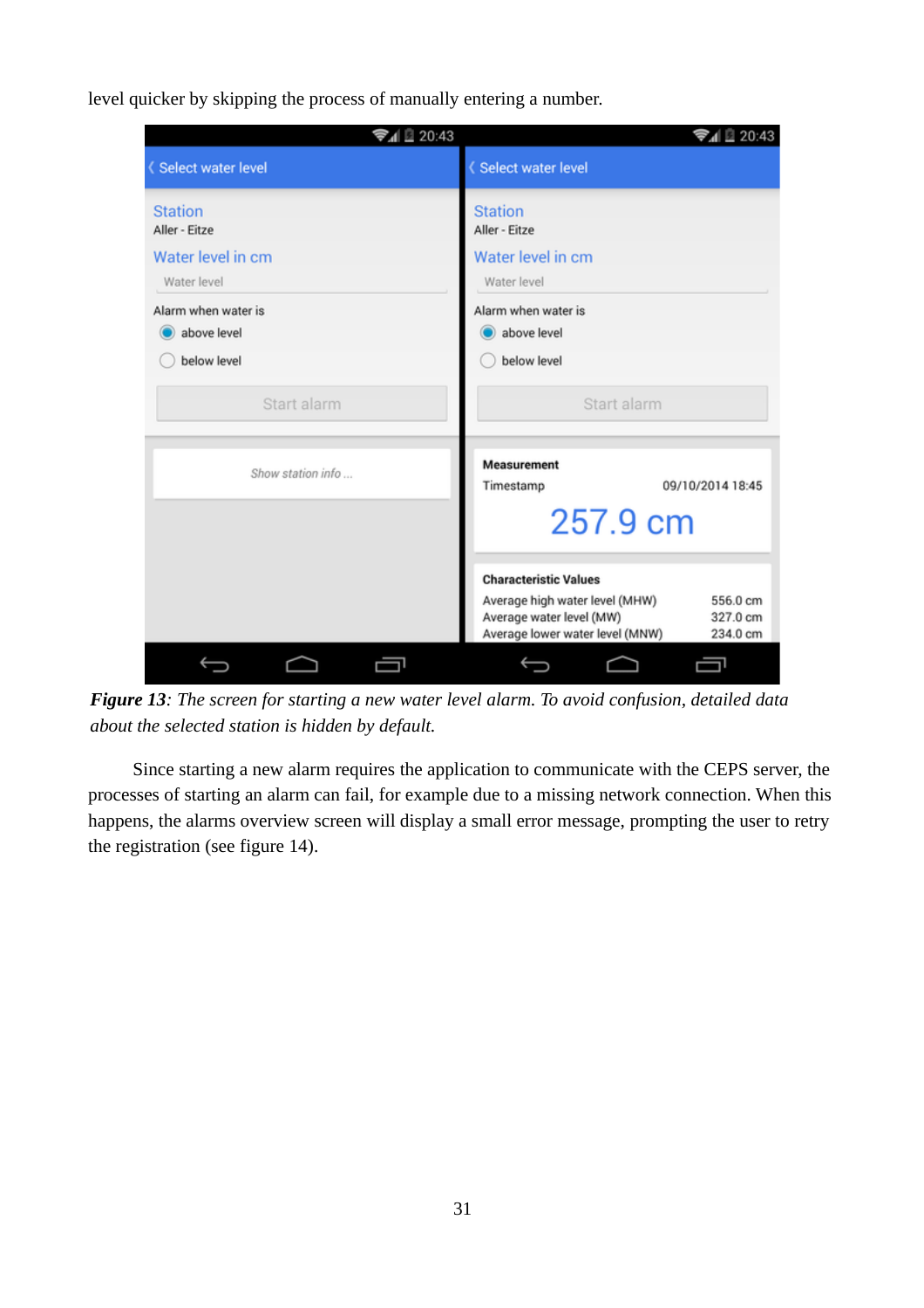

*Figure 14: The alarms overview screen. The alarm on the right side experienced an error during registration (no network connection due to plane mode), but will retry when clicking it.*

#### <span id="page-36-0"></span>**Water levels**

This part of the application allows users to explore and analyze current and past water levels. They can choose between viewing information about a single station, or alternatively evaluating all water levels along an entire river. When navigating to a single station, the data displayed includes the latest water level at that station, various meta data about the station itself such as location or river km and characteristic values, which usually include average high and low water levels measured over several years (see figure [15\)](#page-37-0). In order to maximize consistency within the application, the alarm creation screen reuses this layout for displaying information about a station.

The ability to evaluate all water levels along an entire river is targeted at users that wish to make some form of prediction about the future development of a flood. The amount of water relative to the current location along the river is a good indication, whether the tide wave has already passed or not. In oder to support this decision making progress, *Pegel Alarm* offers a river graph (see figure [16\)](#page-38-0), showing the river km along the x axis and the water level along the y axis, as well as two tools for analyzing this graph.

The first tool addresses the problem, that while the graph might be visually appealing, it is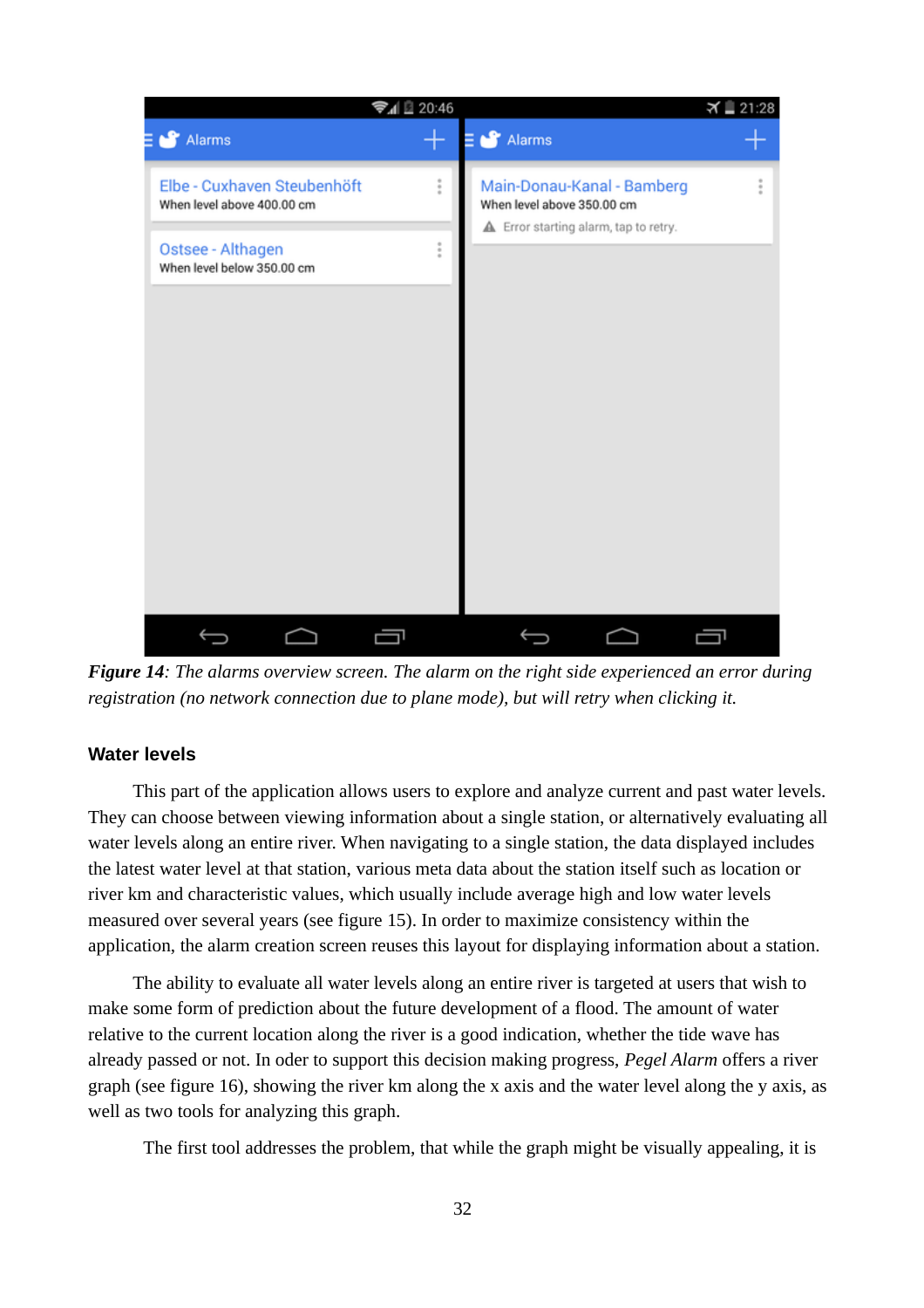difficult to draw any conclusions from it as every station defines their own zero height<sup>[1](#page-37-1)</sup>. Consequently directly comparing water levels from different stations is hardly sensible without looking at their respective zero value. *Pegel Alarm* solves this issue by offering a so called "normalized" mode, which treats the distance between the average lowest and average highest water level of each station as 100% and displays the current water level relative to this distance. As a result users can now easily compare individual stations with one another and make predictions about how much water is coming from up higher along a river.

| Emshörn<br>Emshörn<br><u> محا</u><br><b>Ems</b><br><b>Ems</b><br><b>Measurement</b><br><b>Characteristic Values</b>                                                                                                                                   |  |
|-------------------------------------------------------------------------------------------------------------------------------------------------------------------------------------------------------------------------------------------------------|--|
|                                                                                                                                                                                                                                                       |  |
| 10/10/2014 14:36<br>Timestamp<br>Average tide high water level<br>625.0 cm<br>(MThw)<br>639.0 cm<br>Average tide low water level<br>372.0 cm<br>(MTnw)<br>Highest tide high water level<br>915.0 cm                                                   |  |
| (HThw)<br><b>General Information</b><br>Lowest tide low water level<br>245.0 cm<br>(NTnw)<br>Emshörn<br>Station<br>Water<br>Ems<br>74.32<br>River Km<br>53.493516863381444.<br>Coordinates<br>6.8412044381103785<br>-5.02 m. ü. NHN<br>Zero height    |  |
| <b>Characteristic Values</b><br>Average tide high water level<br>625.0 cm<br>(MThw)<br>Average tide low water level<br>372.0 cm<br>(MTnw)<br>Highest tide high water level<br>915.0 cm<br>(HThw)<br>Lowest tide low water level<br>245.0 cm<br>(NTnw) |  |

<span id="page-37-0"></span>*Figure 15: Information about a single station, here Emshörn which is part of the Ems river.*

The second feature deals with recording water levels to analyze trends over a longer period of time. As the ODS current only supports fetching the most current data, *Pegel Alarm* allows users to start a local recording mechanism, which will periodically fetch data from the ODS and store it in a local database. As such a feature can easily drain the battery if not configured carefully, the default recording settings will trigger a sync with the ODS every 30 minutes and only if the device has a Wi-Fi connection. By default the recording feature is turned off completely and has to be started by user manually. Once multiple recordings have been made, a user can selected a timestamp to display from within the river graph, and through that explore water levels over time in an interactive manner.

<span id="page-37-1"></span><sup>1</sup> Water levels are always measured relative to this zero height. Unfortunately, due to historic reasons, each station defines their own arbitrary zero height that is measured in meters above sea level.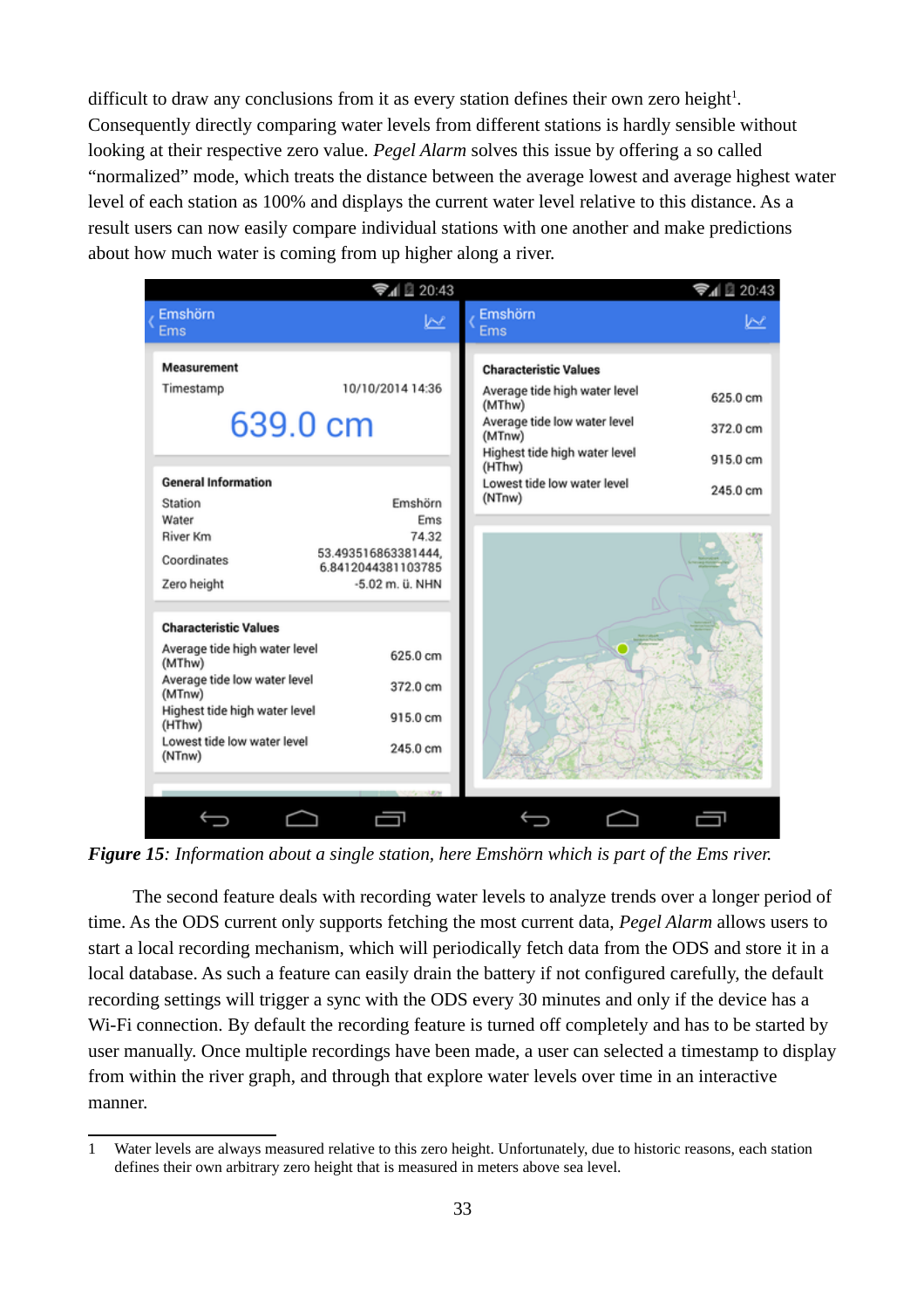

<span id="page-38-0"></span>*Figure 16: The river graph screen. Water levels (y-axis) of all stations are shown along one river axis (x-axis), here Elbe. The right image shows a normalized version of the same river.*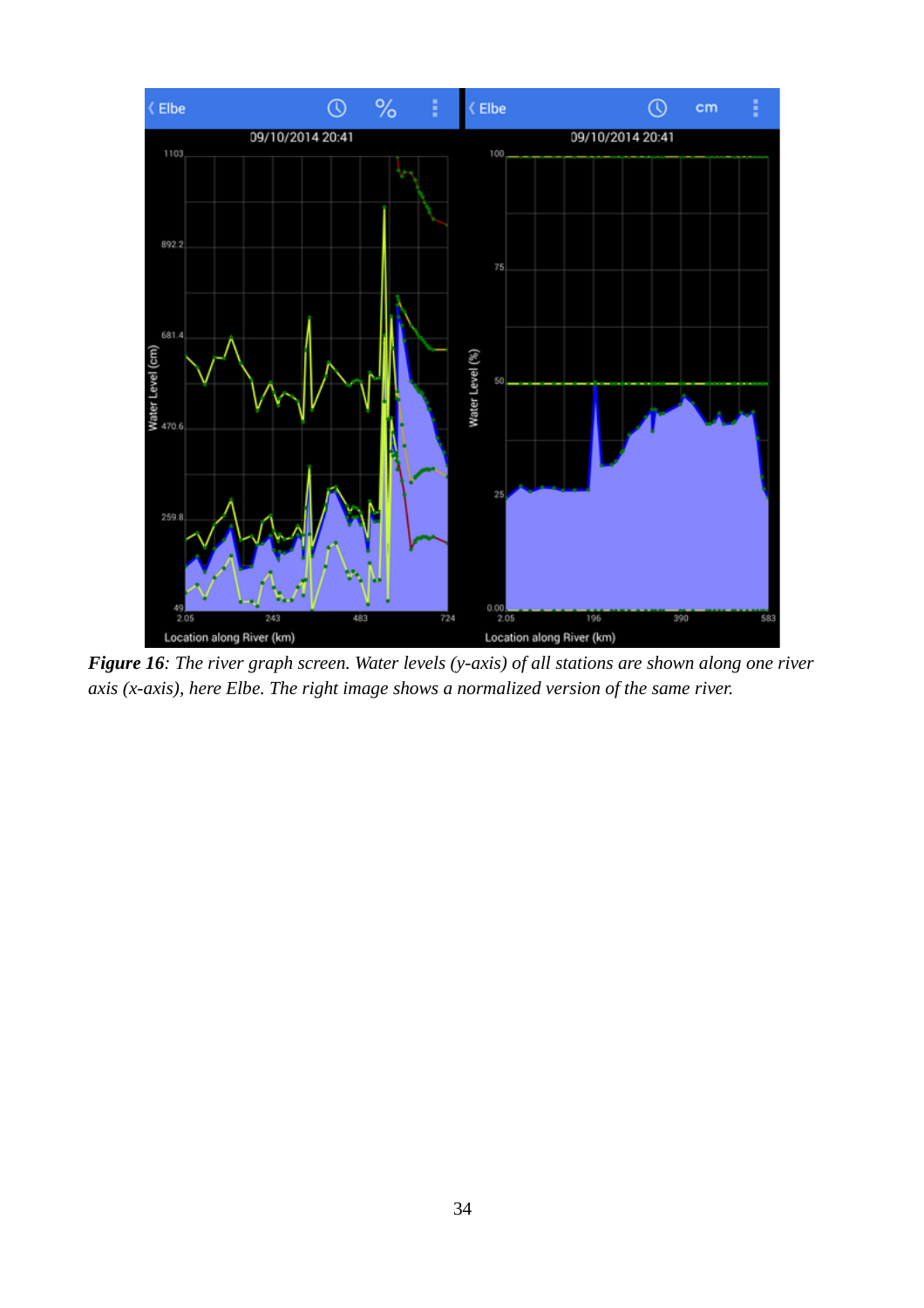<span id="page-39-0"></span>

*Figure 17: The river and station selection screen. Picking a station can either happen via a list or a map.*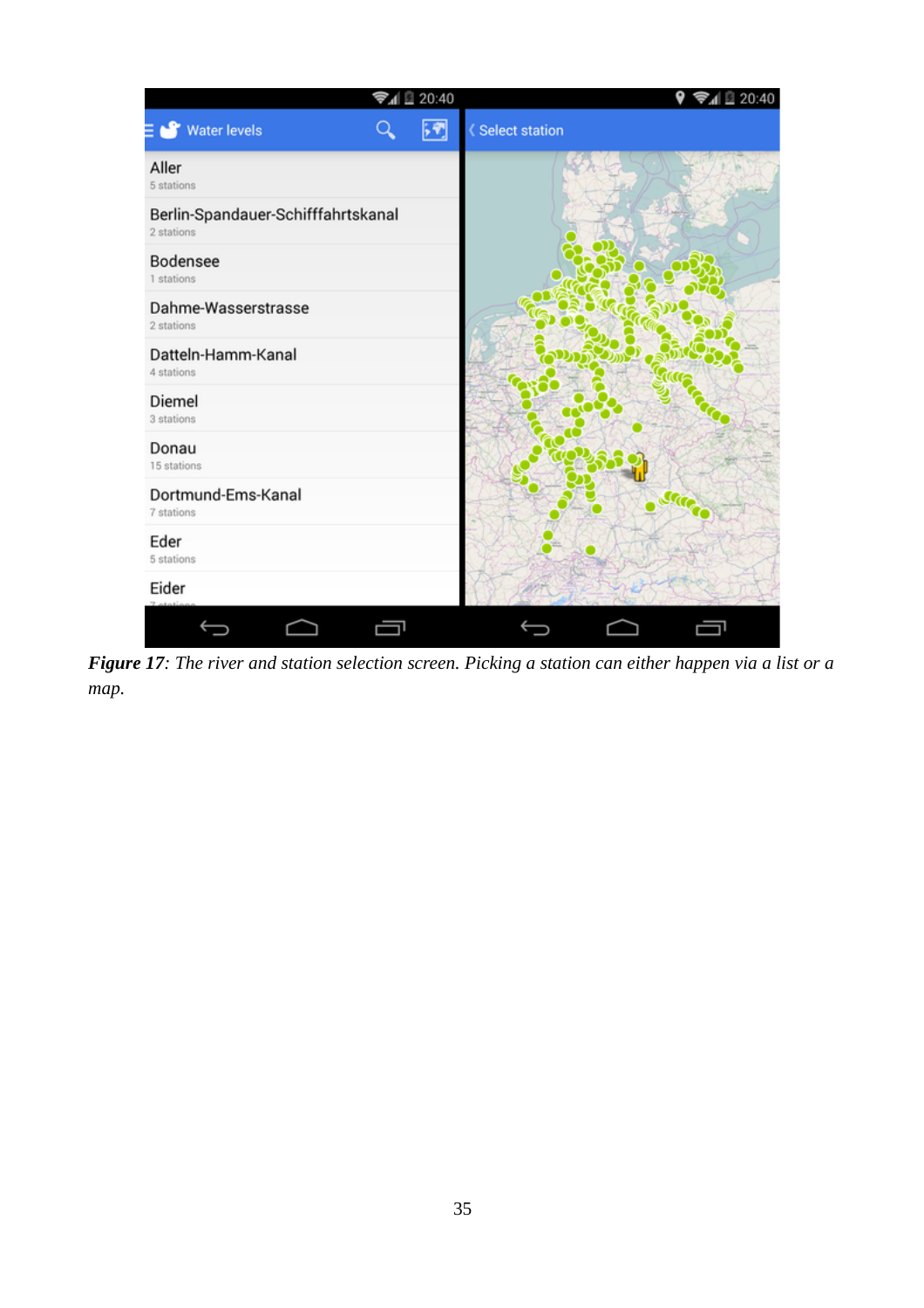## <span id="page-40-0"></span>**References**

- Astrova, I., Kleiner, C., Koschel, A., Nitz, S. (2013). Applying Event-Driven Architecture to Mobile Computing. *2013 International Symposium on Signal Processing and Information Technology*, 58-63, doi[:10.1109/ISSPIT.2013.6781854](http://dx.doi.org/10.1109/ISSPIT.2013.6781854)
- Bali, M. (2013). *Drools JBoss Rules 5.X Developer's Guide.* Packt Publishing.
- Burgstahler, D., Lampe, U., Richerzhagen, N., Steinmetz, R. (2013). Push vs. Pull: An Energy Perspective. *2013 IEEE 6th International Conference on Service-Oriented Computing and Applications*, 190-193, doi[:10.1109/SOCA.2013.17](http://dx.doi.org/10.1109/SOCA.2013.17)
- Chandy, M., Schulte, R. (2010). *Event Processing: Designing IT Systems for Agile Companies*. McGraw-Hill.
- Dobjanschi, V. [Google Developers]. (2010, May 27). Google I/O 2010 Android REST client applications [Video file]. Retrieved from https://www.youtube.com/watch? v=xHXn3Kg2IQE
- Etzion, O., Niblett, P. (2010). *Event Processing in Action.* Manning.
- German, D., Hassan, A. (2009). License Integration Patterns: Addressing License Mismatches in Component-Based Development. *2009 31st IEEE International Conference on Software Engineering*, 188–198. doi:10.1109/ICSE.2009.5070520
- Gusev, M., Gushev, P., Ristov, S., Velkoski, G. (2014). Alert Notification as a Service. *2014 37th International Convention on Information and Communication Technology, Electronics and Microelectronics*, 319-324, doi[:10.1109/MIPRO.2014.6859584](http://dx.doi.org/10.1109/MIPRO.2014.6859584)
- Jaeger, T. (2008). *Kommerzielle Applikationen für Open Source Software und deutsches Urheberrecht* [Commercial applications for open source software and the German copyright law]. Retrieved from http://www.ifross.org/ifross\_html/HoffmannLeible\_Beitrag %20Jaeger.pdf
- Jaeger, T., Metzger, A. (2011). *Open-Source-Software: rechtliche Rahmenbedingungen der Freien Software* [legal framework for free software]. Beck.
- Katz, A. (2007). GPL the Linking Debate. M*agazine of the Society for Computers and Law, Volume 18, Issue 3, August / September*, 12-16. Retrieved from http://www.moorcrofts.com/documents/GPL%20-%20the%20Linking%20Debate.pdf